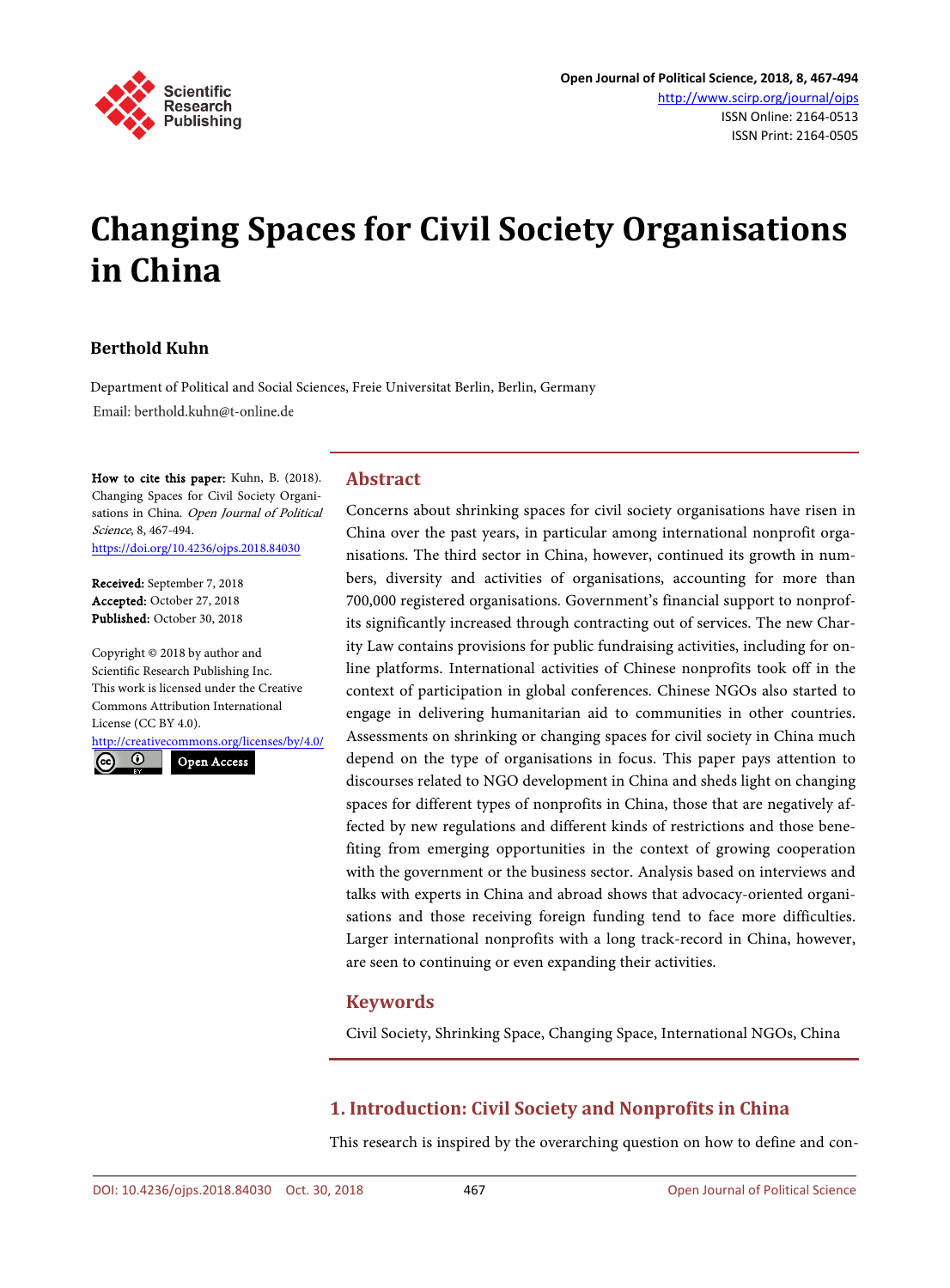textualise civil society activities in China against the backdrop of both growing opportunities and shrinking spaces for nonprofits. On the one hand many international civil society analysts refer to politically motivated restrictions and seriously curtailed space in China—the monitor of [CIVICUS \(2017a,](#page-25-0) [2017b\)](#page-25-0) that tracks conditions for citizen action puts China in the country category of "closed space for civil society". On the other hand we see a continued strong commitment of many Chinese organisations and individuals that engage in mutual and public benefit activities.

The evaluation of restrictions and opportunities for civil society organisations much depends on the type of organisations in focus and the definition of civil society applied to the research agenda. The term "civil society" has been subject to a series of strenuous definitional efforts by academics across the globe [\(An](#page-24-0)[heier et al.,](#page-24-0) 2001; [Hildermeier, Kocka et al.,](#page-26-0) 2000; Kuhn, [2005/2009;](#page-26-1) [Salomon et](#page-26-2)  al., [1999;](#page-26-2) [Wang,](#page-27-0) 2011). The normative dimension of the term civil society—in particular the reference to public benefit, policy dialogue and also human rights—has a strong tradition in political and social science research, in particular in Europe. Such normative dimension is usually particularly pronounced when it comes to translate the concept of civil society into the practice of dialogue with Civil Society Organisations (CSOs) or project-based support to non-governmental organisations (NGOs).

The normative dimension of civil society makes the term, however, controversial as any normatively charged definition risks to be viewed as an ideological or politically biased approach to a term. This is a major challenge to the term civil society in the context of international cooperation and explains some of the reservations to it, in particular in countries ruled by ideologically driven one-party regimes like China.

In the context of this research civil society would be defined as.

"A sphere of social organisations and initiatives, separate from the state, the market and the family, that brings people together for diverse forms of social action and interaction, ideally for public or mutual benefit."

In China, it has been possible for researchers to embrace the term civil society for quite some time. Research on civil society and NGOs took off after the Millennium with a series of Institutes established at renowned Universities, including the NGO Research Centre at Tsinghua University renamed Tsinghua University's Institute for Philanthropy in 2015, Center for Civil Society Studies at Peking University, the Institute of Civil Society at Sun Yat-sen University Guangzhou, and Institute of Civil Society Devel-opment at Zhejiang University in Hangzhou.

The academic work on civil society in China was meant to understand the motives, work and social functions of a growing number of privately founded nonprofits that started well targeted initiatives in fields like education and health, cultural exchange, community participation in urban planning, protection of endangered species, pollution monitoring, and also covering support to migrant workers, elderly persons and other marginalised groups such as HIV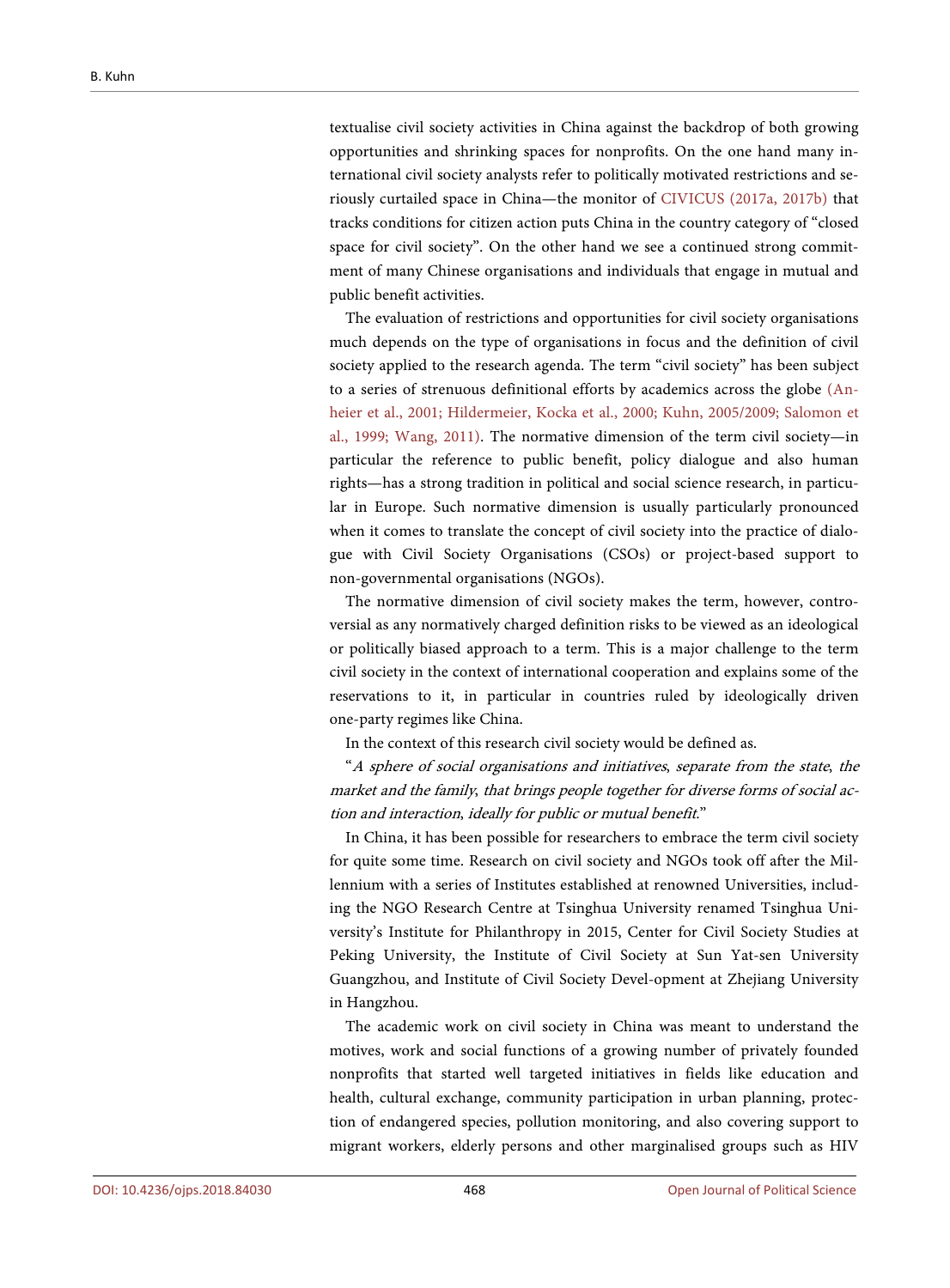infected persons, drug addicts, victims of domestic violence, prostitutes and street children. A significant number of scholars from China and other countries recognised and analysed the contributions of such organisations to social governance in China [\(Gao & Xia,](#page-25-1) 2016; [Gransow,](#page-25-2) 2004; [Huang,](#page-26-3) 2013; [Teets & Jagusz](#page-27-1)tyn, [2016\).](#page-27-1)

The use of the term civil society (Chinese: *gongmin shehui* 公民社会) has become politically sensitive after the years 2011/2012. In China, it is now politically more correct to talk about social organisations (Chinese: shehui zuzhi 社会 组织) or the NGOs/NPO sector rather than referring to "civil society". Given the politically motivated reservations on the use of the terms "civil society" in China, this paper operates with various terms. In general, it refers to "civil society" when relating to international discourses and the wider discourse of citizens' engagement. The terms "nonprofits", Non-Govermental Orgaisations (NGOs) or "social organisations" are used when describing specific kinds of organisations and aspects of the operating environment or the work of individual organisations in China. [Ding \(2008: pp. 212-213\)](#page-25-3) explained why different kinds of terms are used at different times by different people in China. In China, nonprofit organizations (NPOs) are officially called social organizations (shehui zuzhi) or civil organizations (minjian zuzhi) in government policies and documents (Zhu, [2015: p. 2397\).](#page-27-2)

The use of the term civil society has further declined though not ceased to exist in China.<sup>1</sup> Today, nonprofits or social organisations or more specific terms like philanthropy, charity or social enterprise are predominantly used in China. With regard to legal issues and the work of international nonprofits, the term NGOs (Non-Governmental Organisation) is mostly used.

After more than a decade of growth and expansion of civil society organisations from the 1990s onwards and flourishing academic debates on civil society in China<sup>2</sup>, the term Gongmin shehui (公民社会), or "civil society", has almost disappeared in discourses in China from 2011 onwards. Such development took place in the context of rising criticism on Western ideas and values that would infiltrate and allegedly harm Chinese society. The concept of civil society is one of seven ideas mentioned in the Document Nr. 9.<sup>3</sup>

However, activities of nonprofits were not stalled as a consequence of the rising criticism on civil society discourses. Instead, the discourse focused more on

<sup>&</sup>lt;sup>1</sup>The term civil society still figures as research areas of institutes and researchers in China, see Institute of Civil Society, Sun Yat-sen University

[<sup>\(</sup>http://www.chinacsrmap.org/Org\\_Show\\_EN.asp?ID=560\)](http://www.chinacsrmap.org/Org_Show_EN.asp?ID=560) and research profile of Prof. WANG Ming of Tsinghua University

[<sup>\(</sup>http://www.sppm.tsinghua.edu.cn/english/faculty/fulltime/26efe4891f406f6b011f644d4d2d0093.ht](http://www.sppm.tsinghua.edu.cn/english/faculty/fulltime/26efe4891f406f6b011f644d4d2d0093.html) [ml\)](http://www.sppm.tsinghua.edu.cn/english/faculty/fulltime/26efe4891f406f6b011f644d4d2d0093.html).

<sup>2</sup> Ma (1994) concluded in an article in The China Quarterly in 1994 that "Since 1986, there has been a theoretical discourse of civil society in China".

<sup>3</sup> Document Number 9 is a confidential internal document drafted in 2012 and widely circulated within the Communist Party of China by the General Office of the Communist Party of China. The document was not made available to public by the Chinese government, but in July 2013 was allegedly leaked by Chinese dissident journalist Gao Yu.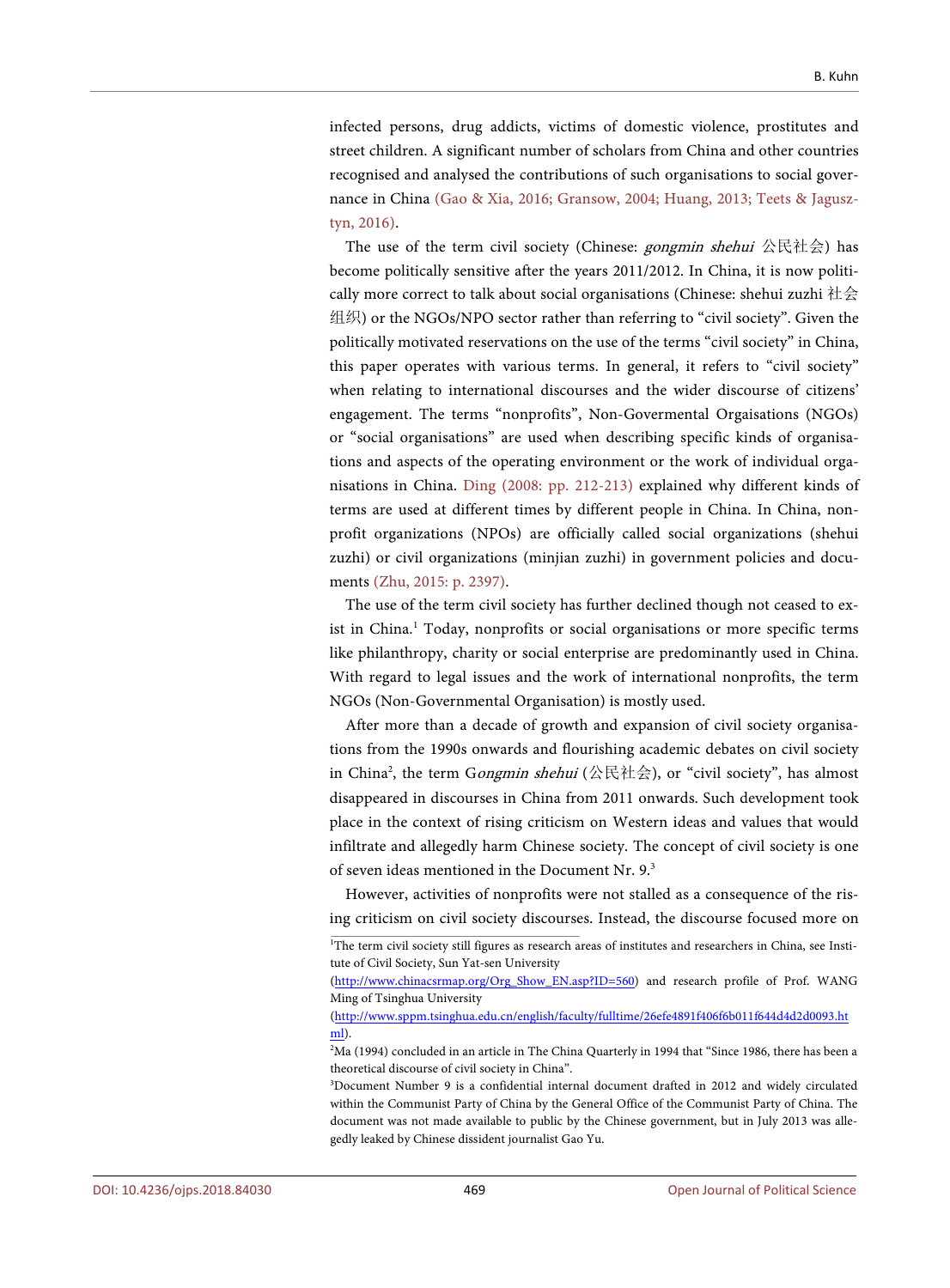specific terms and types of organisations, such as social enterprises, charities and philanthropy. For some nonprofits, regulations for registration have even been eased in 2013 and cooperation and funding opportunities with government agencies at different levels have been substantially increased. Others, in particular advocacy-oriented organisations with a rights-based approach and those relying on foreign funding have come under stronger scrutiny with the purpose to limiting their scope of action and their access to international funding support.

We currently witness controversial discussions on the state and freedom of civil society in China, in and outside the country. Questions related to shrinking, enlarging or changing space for civil society and nonprofits in China were discussed at sessions of the International Society for Third Sector Research (ISTR) conference in Amsterdam in July 2018. [Shen \(2018\)](#page-26-4) with reference to data analysis from the China Central Finance Project—the project covers 1626 nonprofits that received project funding from government sources—pointed out that increased government funding to those nonprofits had a crowding-in effect for private sector support to those organisations. [Zhu \(2018\)](#page-27-3) emphasised the role of non-profit support organisations (NSO) in promoting local nonprofits and their cooperation with local government. Nonetheless, he acknowledged that local government policies would vary greatly across locations. [Gasemyr \(2018\)](#page-25-4) referred to the lack of public trust on nonprofits in China due to still very limited exposure to modern nonprofits but also related to a series of smaller and bigger scandals, such as the Guo Mei Mei scandal that struck the Chinese Red Cross in 2011. However, the 2014 China national survey on inequality and distributive justice also showed that younger and well educated people were more open to value the role of nonprofits. Gasemyr further emphasised the relevance of the evolution of the welfare state for nonprofit development in China and pointed to elderly care as an area where nonprofit activities would be largely welcomed by the government. [Levy \(2018\)](#page-26-5) referred to the allegedly vague and unclear regulations and the far reaching supervisory functions of public authorities in the context of new legislation in China, in particular to the Ministry of Public Security in the case of the Law on the Administration of Overseas NGOs and the Ministry of Civil Affairs in the case of the Charity Law. Approaching the issue from a different angle, [Jia \(2018\)](#page-26-6) forwarded the argument that legal legitimacy could create trust and space for nonprofits. [Sidel \(2018\)](#page-26-7) stressed upon the guo jia an *wei* (国家安危, national security) debate in China that would mirror the worries of security intellectuals and their concern about unregulated activities of private organisations, in particular those receiving foreign funding. He concluded, however, that referring to "closing spaces" for civil society in China would be overstating and simplifying. Sophisticated governments such as the Chinese government would "mould" third sector governance rather than "closing space across the board."

The purpose of this paper is to engage in reflections on current discourses re-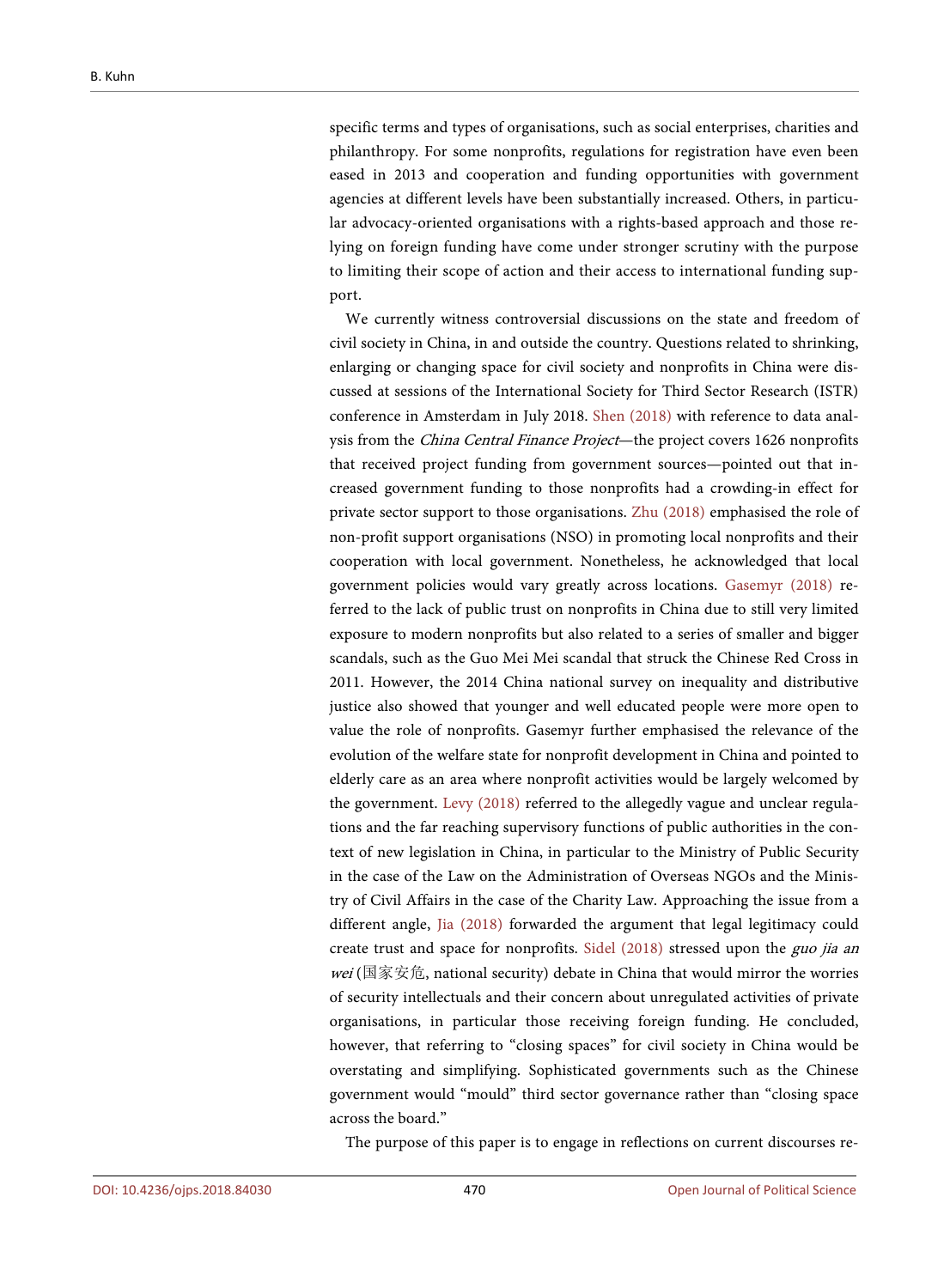lated to civil society in China and to shed light on shrinking spaces and emerging opportunities for civil society and nonprofits in mainland China. More specifically, this paper will seek to answer two questions:

- 1) What type of organisations, thematic areas, issues and work methods are most affected by restrictions that were imposed in the past years?
- 2) What type of organisations, thematic areas, issues and work methods benefit most from emerging opportunities?

International scholars largely agree that the take-over of Xi Jinping led to a more pronounced authoritarian rule in China [\(Heilmann & Stepan,](#page-25-5) 2016) and tightened supervision of academics. However, this research will deliberately not simply equate the take-over of the Xi-Li administration in the year 2013 with more restrictive policies towards nonprofits. Unlike in electoral democracies with pronounced party political rivalry—in particular in the United States—Chinese leadership stresses continuity rather than radical change in policy-making.

With regard to the freedom of civil society, some developments in the area of nonprofit supervision and administration in the last years of the Hu-Wen administration (2002-2012), in particular at the subnational level and most pronounced in Shenzhen, might have suggested some significant ease of restrictions for certain types of nonprofits. However, other developments at the international and national level before the take-over of the Xi-Li administration already indicated a stricter government response to advocacy type of nonprofit activities while the trend of growing government funding for service delivery by nonprofits already started years before Xi and Li took over. In her profound analysis of the legal framework for civil society in China, [Simon \(2013\)](#page-26-8) calls the year 2011, a "remarkable year!" and dedicated one chapter to the political developments in China and at international level, and more specifically to the fund-raising scandals and government responses that affected the nonprofit sector in China in 2011 and the implications of the Arab spring movement with its revolutionary wave of both violent and non-violent demonstrations, protests and riots that started on 18 December 2010 in Tunisia.

The complexity of the subject matter makes triangulation the method of choice. Triangulation refers to the application and combination of several research methods in the study of the same phenomenon, in our case the changing space for civil society organisations in China. Information was collected through literature review, participation in conferences, interviews and talks with experts, in and outside China. We can find a good number of journal articles and book chapters on civil society and nonprofits in China. However, the many changes that took place in the field of legislation and management of nonprofits in China in the past years, pose a challenge to academic publications on the subject matter, in particular for book publications and papers going through peer reviews that take up several months. Thus, talks with experts were important to understand the impact of the most recent policy changes and regulations. Internet based reports, in particular those published by the website China Development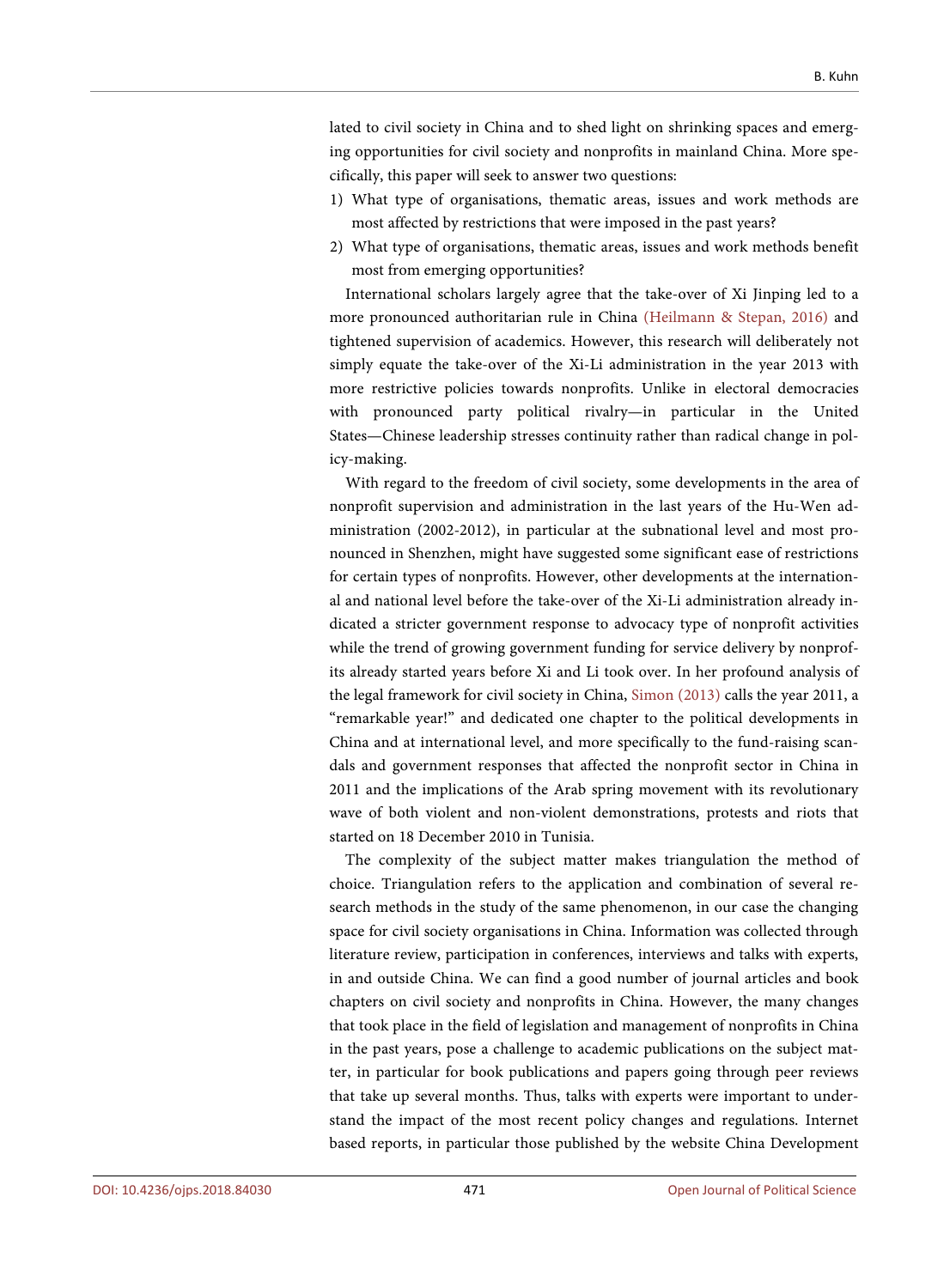Brief (e.g. [China Development Brief,](#page-24-1) 2015) and China File (e.g. [China File,](#page-24-2) [2017\)](#page-24-2), were another valuable source of information. Personal talks and semi-structured interviews with civil society organisations and academic experts during several stays in China, in particular in September and October 2017, and in March 2018 and participation in the ISTR world conference in Amsterdam (July 9-12, 2018) complemented the gathering of information and analysis.

This paper will embark on its analysis by first taking a closer look at the global debate on shrinking and changing spaces for civil society. It will refer to policy documents, publications and programmes of major drivers of the critical discourses on space for nonprofits in China, covering in particular institutions of the European Union and German political foundations that are among the frontrunners of the shrinking space discourse (Section 2). The paper will subsequently summarize and briefly discuss the current operating environment of civil society and nonprofits and the recent overhaul of China's legal and regulatory framework governing the work of nonprofits, in particular international NGOs (Section 3). The assessment of changing spaces for civil society in China (Section 4) will refer to overall observations in the context of talks with staff of nonprofits and academics in China in the past two years and specifically comment on types of organisations that might be negatively or positively affected by the legal and administrative overhaul of NGO supervision in China: Subsequently, the paper will present brief case studies of international NGOs based on individual interviews and talks (WWF, SCF and AF). The concluding section will discuss the case of civil society activism in mainland China against the backdrop of global discourses on shrinking or changing spaces and reduction of international aid to local civil society organisations. It will point out that there is plenty of evidence for continued engagement of Chinese organisations and citizens in public and mutual benefit activities, in particular outside the rights and advocacy based dimensions that shape the understanding of the concept of civil society in Western media and by Western think tanks but have never been key features of civil society in modern China.

# **2. The Debate on Shrinking or Changing Spaces for Civil Society**

# **2.1. From the Heydays of Global Civil Society to Shrinking Spaces Discourses**

#### **2.1.1. Towards the Heydays of Civil Society**

The heydays of public attention to civil society activism set in after the end of the collapse of authoritarian regimes in Eastern Europe and other parts of the world and lasted until about the time around 2012/2013 when it became evident that the Arab spring movement would not result in a new wave of democratisation, at least not in a short-term perspective.

However, next to the political dimension of civil society activism there were a number of other important factors that had contributed to the growing enthu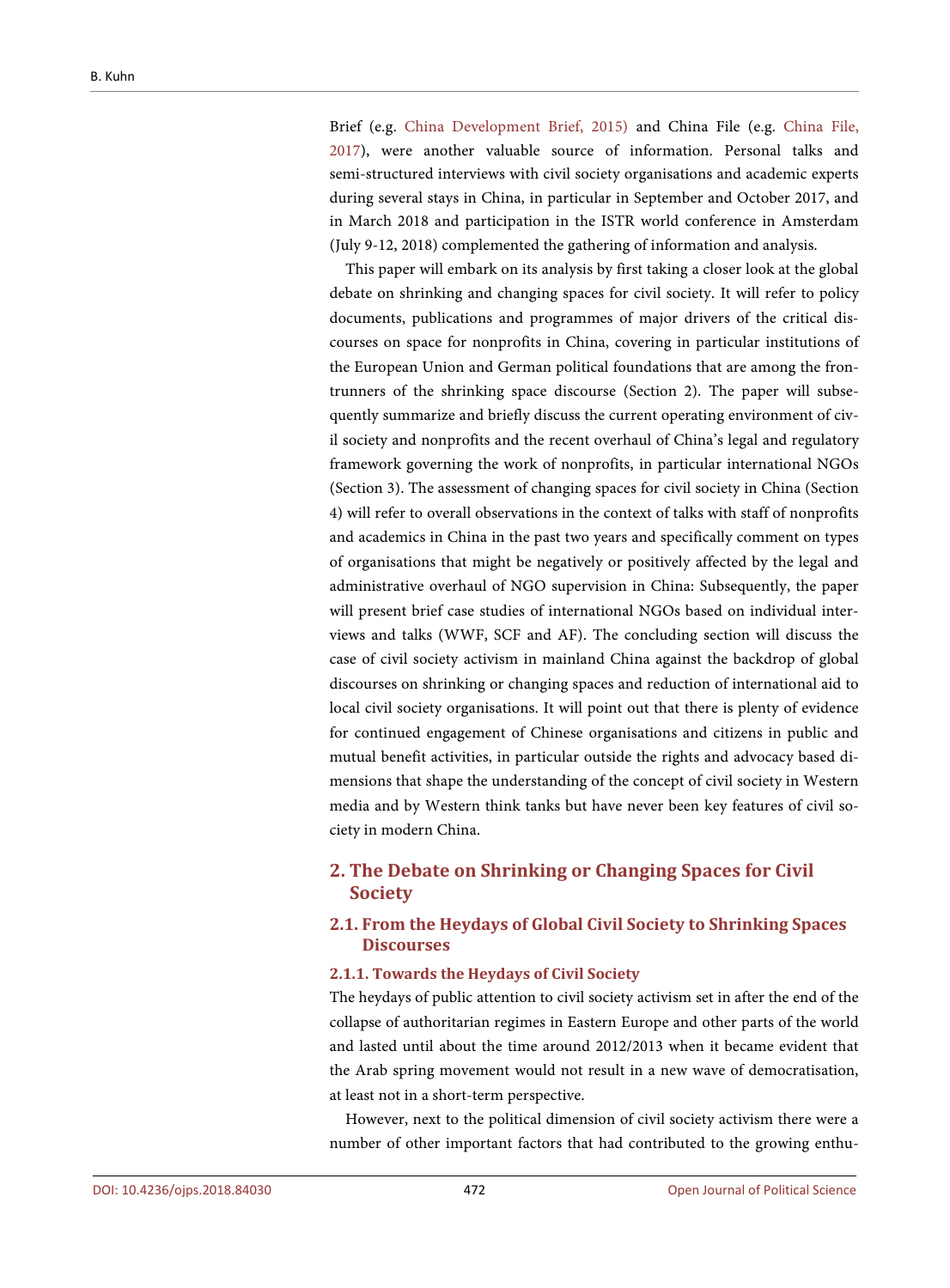siasm of civil society activism and research on it, including initiatives of nonprofits to raising awareness on pollution and climate change, the rise of the human rights movement in the years after the end of the Cold War leading i.e. to the establishment of the International Criminal Court by a coalition of NGOs, the increasing support nonprofits received from development agencies for providing social services to vulnerable communities and groups, and the continued contributions of nonprofits to relief and rehabilitation work in the context of major disasters (e.g. the disastrous Tsunami in South East Asia in December 2004 and the major earthquake in Sichuan China in May 2008).

The involvement of civil society organisations in development cooperation and global summits has significantly grown in the past decades. The United Nations, the World Bank the European Commission and many donor agencies put a lot of emphasis on multi-stakeholder dialogues and involvement of nonprofits in programme implementation (Kuhn, [2005/2009\).](#page-26-1) International NGOs extended their fundraising base and got significant attention from the media, in particular in Western countries. The European Commission launched a series of thematic instruments, e.g. European Instrument for Democracy and Human Rights and Civil Society Local Authorities and channelled funds directly to civil society organisations.

The years from 2001 to 2012 when the Global Civil Society Yearbook was published by the Department of International Development of the London School of Economics and Political Science, somewhat marked the peak period of enthusiasm for global civil society activism and research. By this time, a number of civil society and NGO research institutes were founded in China, too, including the NGO Research Centre at Tsinghua University that had started its work in 1998.

The growing support to civil society development and nonprofits by international donors and, in some cases, wealthy business people, was met with enthusiasm by proponents of liberal democracy, in particular those in favour of regime change. Civil society uprising in Ukraine and the Arab spring movement nourished the hope that a growing and assertive civil society movement would ultimately prepare the ground for a transition to a Western-style democracy. Regarding the case of China, [Frolic \(1997: p. 46\)](#page-25-6) confessed that "our interest in civil society was heightened by two events: The first was Tiananmen… a second event was the end of communism in Eastern Europe". Frolic's statement—by highlighting political events and developments—supports the argument that Western scholars tend to have a strongly normatively charged and politically influenced concept of civil society which in turns explains the difficulties of China's political leadership and scholars to integrate the concept of civil society into national political discourses.

#### **2.1.2. Rising Concerns on Shrinking Spaces**

The global civil society community has become stronger over a prolonged period of time and has enjoyed high political and social attention as well as growing at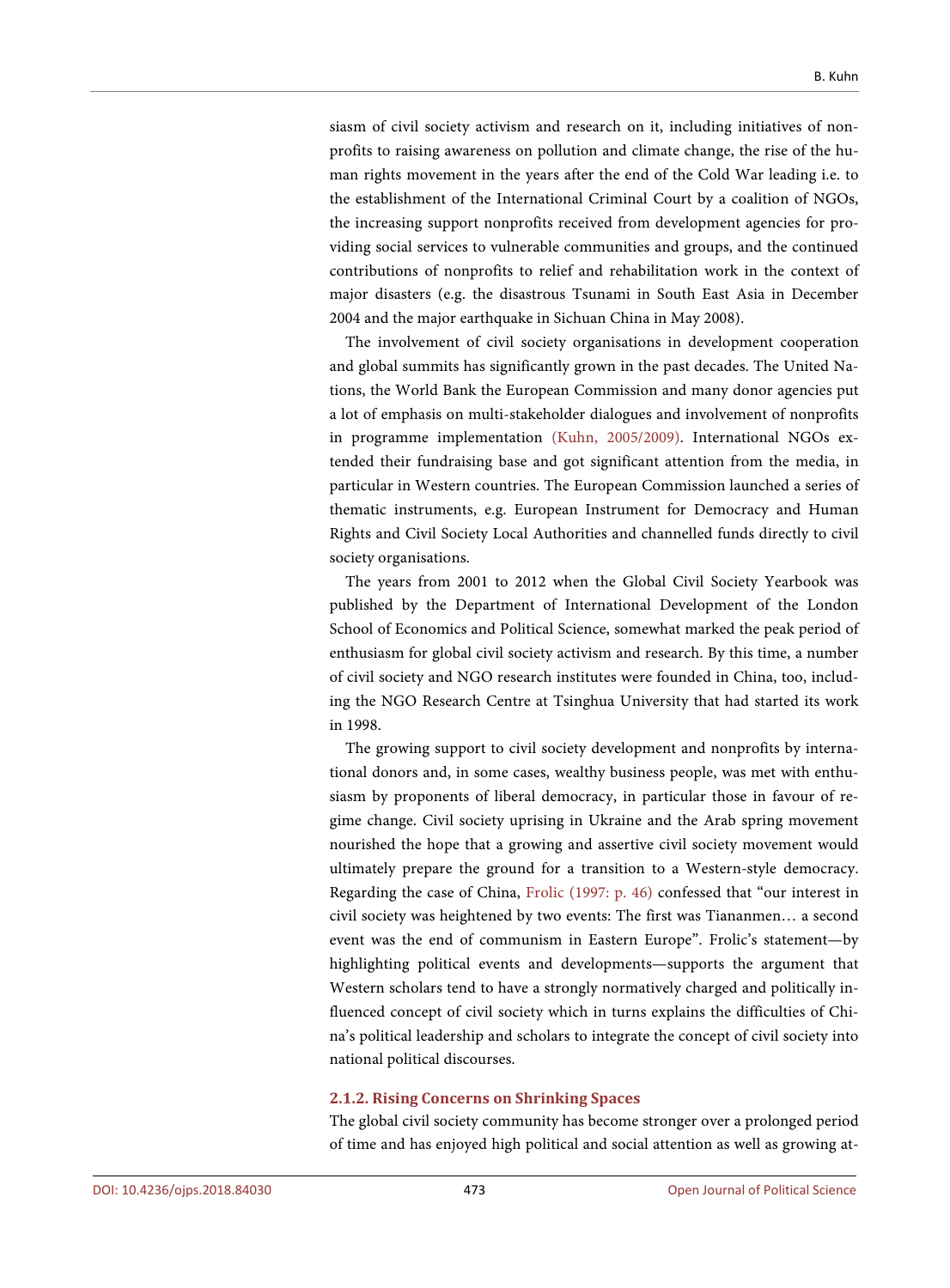tention by researchers over many years. Participation in the global conferences of the International Society for Third Sector Research (ISTR), founded in 1993/1993, has grown over the years and Voluntas, the International Journal of Voluntary and Nonprofit Organisations, has significantly expanded in terms of number of articles per annum.<sup>4</sup>

The growing support and enthusiasm for civil society, in particular support to human rights and advocacy work of nonprofits, has increasingly been perceived as interference in internal affairs by many authoritarian regimes. Assertive and advocacy-oriented organisations had gained political influence and challenged policies and programmes designed by governments at different levels. When some governments responded with imposing restrictions on the further evolution of independent civil society, the international donor community, liberal media and research institutes responded swiftly. China's new authoritarian drive under Xi Jinping and the enactment of a series of security laws, including the one on administration of foreign NGOs in China, raised concerns on shrinking spaces for civil society in China. International media and human rights organisations but also diplomatic missions voiced their strong concern and criticism. Such concerns were amplified by developments in other countries and regions and reports highlighting. In the years 2014 and 2015 only, governments around the world adopted made 96 laws which in the opinion of [CIVICUS \(2017a\)](#page-25-0) imposed additional restrictions and reduced space for the civil society. Such new restrictions in a significant number of countries included new security laws and regulations, burdensome administrative requirements for registration or re-registration and internal governance of nonprofits, bans or limitations on certain activities, restrictions or tight supervision of international or nation-wide networking, advocacy and campaign style activities, prohibition or strictly limited public fundraising regulations, unfavourable tax regulations, limitations on foreign funding, lengthy approval procedures for work plans or activities involving foreign partners, mandatory affiliations to government agencies or party units and burdensome reporting requirements by government agencies or departments.

Research Institutes and media identified "a trend that is manifold and covers all world regions and regime types." [\(Wolff & Oppe/PRI, 2015\).](#page-27-4) [Carothers &](#page-24-3)  [Brechenmacher \(2014\)](#page-24-3) point out that the intro-duction of restrictive practices in one country could serve as models for other countries. The perceived shrinking spaces for civil society in many countries provoked strong reactions by international organisations, Embassies<sup>5</sup>, the media and such networks and institutions that are particularly concerned with freedom of expression and a favourable political environment for CSO activities.

Among the drivers of the shrinking or closing space discourses are not only

<sup>4</sup> Voluntas was founded in 1990 with two issues per year than moving to three, then to four. Now Voluntas publishes six issues per year. Conference participation increased over the years (see International Society for Third Sector Research[, https://www.istr.org/default.aspx\)](https://www.istr.org/default.aspx).

<sup>5</sup> German Ambassador Michael Clauss sent an official letter asking for explanations and clarifications from the Chinese government on the new law governing foreign NGOs in China that would affect the work of German political foundations.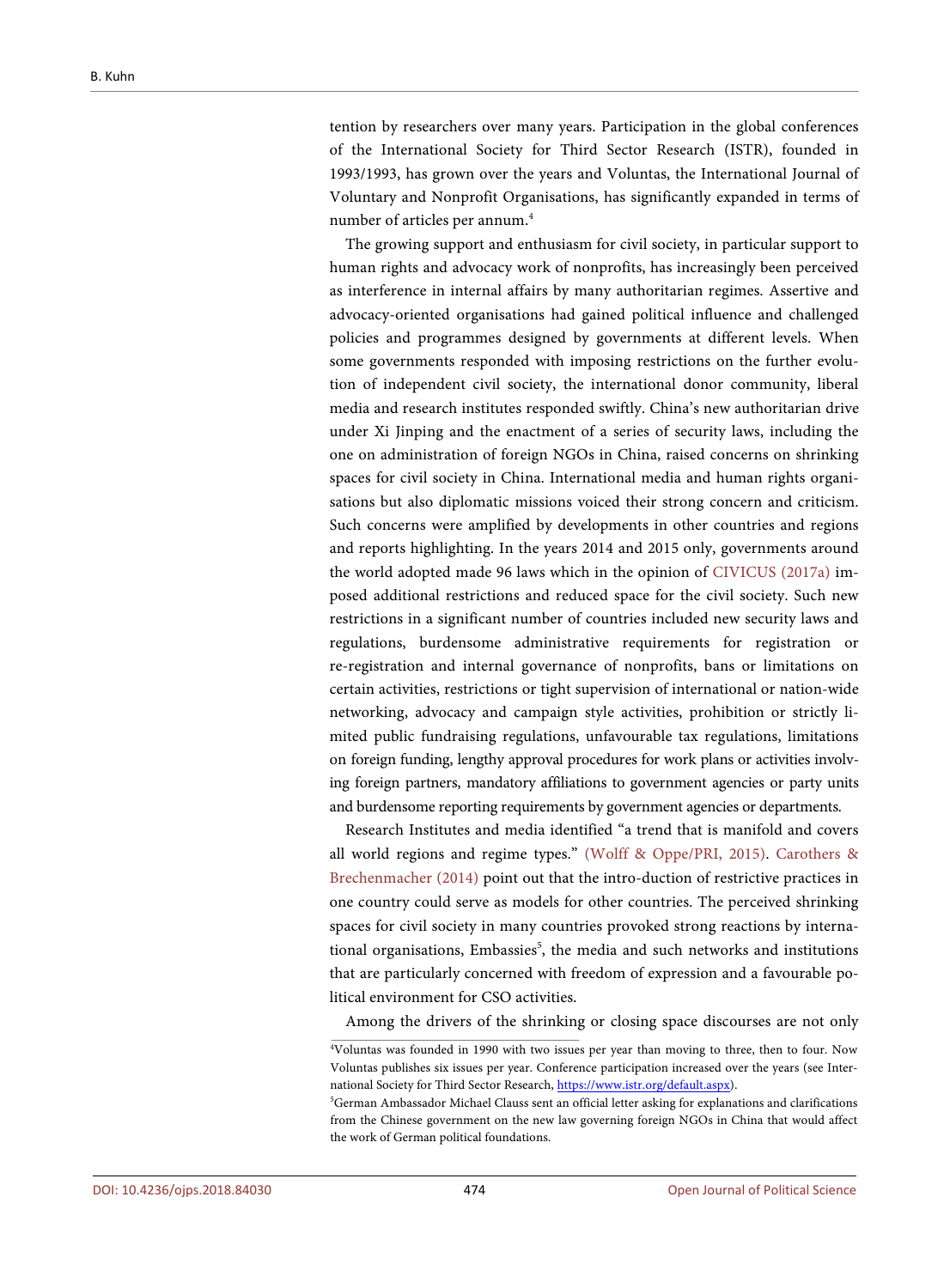academics, research networks and media even though they initially played an important role, and in the case of some Universities, went out of their way to stand up and march for the freedom of independent research and analysis.<sup>6</sup> At international level, the institutions of the European Union were strong drivers of the shrinking space discourses, in Europe, both at EU level (focusing on the case of European Central University in Hungary) and in political diplomacy activities in third countries. During the 35th round of the EU-China Human Rights Dialogue which was held in Brussels on 22-23 June 2017, the European Union emphasised the deteriorating situation for civil and political rights in China, which has been accompanied by the detention and conviction of a significant number of Chinese human rights defenders and lawyers. Restrictions on the freedom of expression in China, and systemic issues in the criminal justice system, including cases of arbitrary detention and allegations of torture, were also raised by the European Union

In an effort to analyse the situation in China and to develop a strategy for engagement with civil society in China, the European Commission launched the EU Country Roadmap Facility (RMF) for engagement with Civil Society in China in October 2017. The political sensitivity of the issue, diverging interpretations of the Terms of Reference and limited operational flexibility due to standardised methodologies described by the global RMF project, however, overshadowed this initiatives meant to developing EU strategies for engagement with CSOs in China.

At the political level, the EU demonstrated its strong reaction to the new law on the management of foreign nonprofits in China. Such reaction was a result of pressure from European civil society, in particular from the political wings of European civil society, notably advocacy oriented organisations and Germany's diplomatically powerful political foundations which all have offices in China. The European Parliament (EUP) included freedom for civil society organisations in its many concerns on human rights violations in China and paid explicit reference to China in its report on "Shrinking Space for Civil Society. The EU Response [\(European Parliament,](#page-25-7) 2017: pp. 10-14). According to the views of some interviewed Chinese experts, the EUP played the role of exonerating EU member states to take up such sensitive manners in bilateral talks with China. Furthermore, China's diplomatic charm offensive in Eastern Europe is seen as challenging EU Cohesion and further deteriorated EU-China relations.<sup>7</sup>

A series of conferences and publications have been devoted to the shrinking space issue in EU member states, in particular in Germany, and worldwide. The German Institute for Area Studies which publishes the Journal of Current Chinese Affairs organised a discussion on "Shrinking Spaces for NGOs: How Should

<sup>6</sup> The March for Science was launched in 2016 and unites more than one million individual advocates, thousands of community organizers, and hundreds of partner organizations, in particular Universities. The case of Cambridge University press, discussed in this paper, was frequently quoted as an example of University action eventually upholding the principle of academic freedom. 7 Talks with a Member of the European Parliament on 30 April 2018 in Berlin.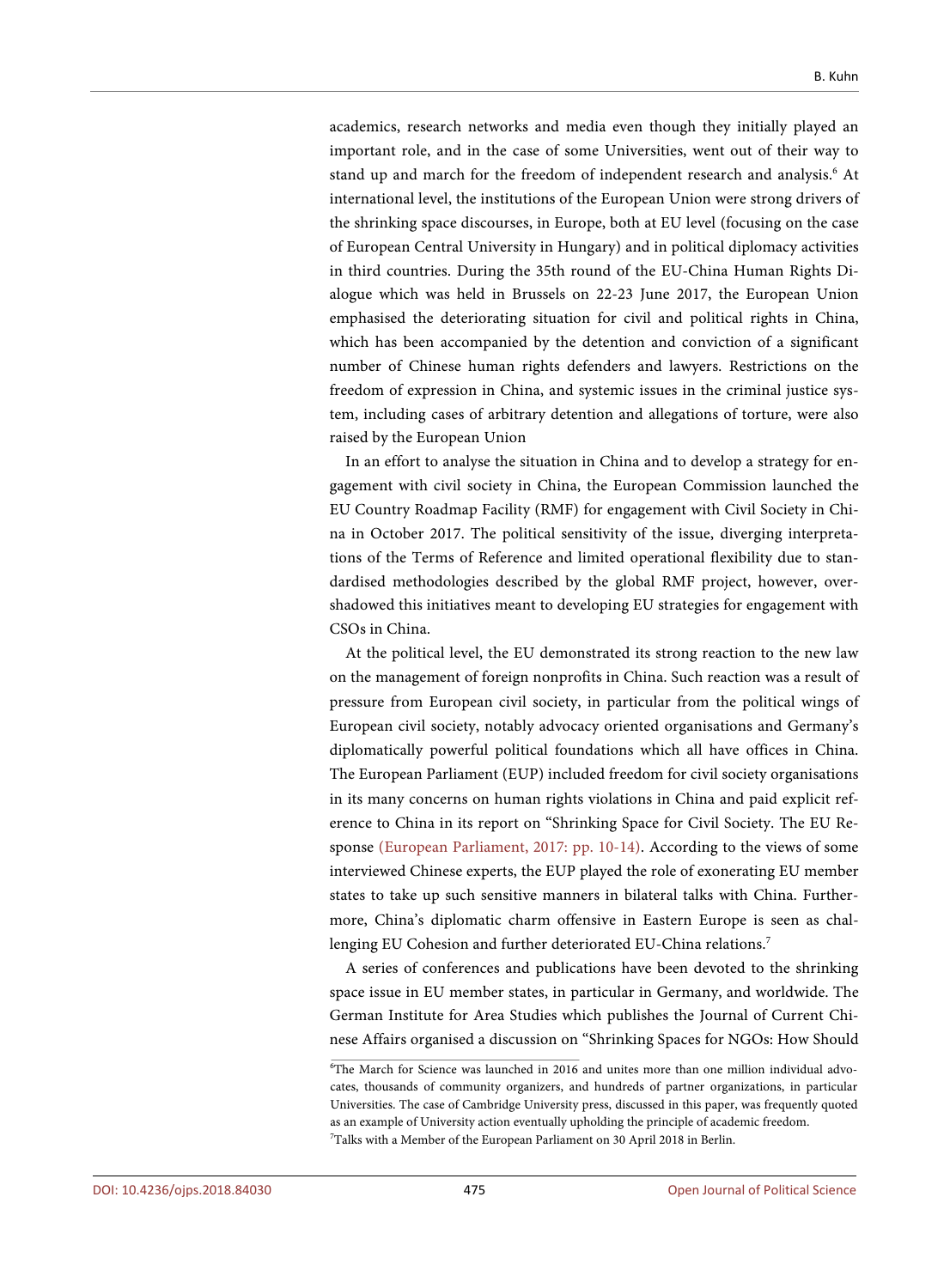We Deal with the Rise of Authoritarian Practices?" and specifically referred to "civil society in authoritarian regimes such as Cambodia, China, Egypt, Russia, and Uganda" but also to authoritarian practices in formally democratic countries such as Ecuador, Hungary, and Israel.<sup>8</sup> The renowned civil society advocacy group CIVICUS published a Map on Spaces for Civil Society—the Civil Society Monitor Project<sup>9</sup>—in which space for civil society in China is labelled "closed" ranking even lower than Russia ("repressed"). The Heinrich Boell Foundation, affiliated to the Green Party in Germany, echoed the critical analysis in a confe-rence publication [\(Unmuessig,](#page-27-5)  $2016$ <sup>10</sup> quoting a statement on China that reads "schärfer als unter Putin: China misstraut NGOs" ("more serious than Putin: China mistrusts NGOs"). For some, China's political system figures as a leading example for curtailing the freedom of NGOs, in other reports China would figures as one of the less dramatic cases and be referred to as a country where "burdensome registration procedures" prevent the further development of civil society [\(Wolff & Oppe/PRI,](#page-27-4) 2015: p. 1). If compared to Western liberal democracies, the laws and regulations in China exhibit a series of restrictions. Nonprofits face close monitoring and supervision by the government. Public fundraising is restricted to designated organisations and registered charities. However, the dynamic economic development, the pressing need for pollution monitoring and the many social challenges also provide a plethora of opportunities for nonprofits in China.

In academia, the conflict between Cambridge University Press and Chinese authorities over online content made headlines.<sup>11</sup> The movement of shrinking space for civil society gained additional momentum because it is discussed in the context of wider foreign policy issues and considered to be part of a larger movement against restrictions imposed by authoritarian leadership on freedom of science, freedom of expression and assembly.

Democracy and governance index projects criticize the situation in China in a rather drastic way. Freedom House Index (2018) and [Bertelsmann Transforma](#page-24-4)[tion Index \(2018a\)](#page-24-4) are amongst the most renowned index projects. Both are produced by two prominent Western think tanks and have been criticized for their normative bias in providing comparative country assessments on democracy and governance issues. However, they are still relatively widely used by academics, practitioners and media [\(Kuhn,](#page-26-9) 2011). Freedom House, a US American think tank, classifies China as "not free" and attributes the low ranking of 6.5 to it, the same as Russia. Only few countries rank lower.

"China's authoritarian regime has become increasingly repressive in recent 8 GIGA [\(2017\)](#page-25-8)

[https://www.giga-hamburg.de/de/event/shrinking-spaces-for-ngos-how-to-deal-with-the-rise-of-aut](https://www.giga-hamburg.de/de/event/shrinking-spaces-for-ngos-how-to-deal-with-the-rise-of-authoritarian-practices) [horitarian-practices](https://www.giga-hamburg.de/de/event/shrinking-spaces-for-ngos-how-to-deal-with-the-rise-of-authoritarian-practices)

<sup>&</sup>lt;sup>9</sup>[Civicus \(2017\):](#page-25-0) Civil Society Monitor[, https://monitor.civicus.org/](https://monitor.civicus.org/) see also [Fioramonti \(2012\).](#page-25-9)

<sup>10</sup> [Unmuessig](#page-27-5) (2016): Zivilgesellschaft unter Druck—shrinking—closing—no space, Conference Publication of Heinrich Boell Foundation, Berlin, May 2016.

<sup>11</sup> Guardian (Kennedy & [Phillips, 2017\):](#page-26-10) Cambridge University Press Backs Down Over China Censorships.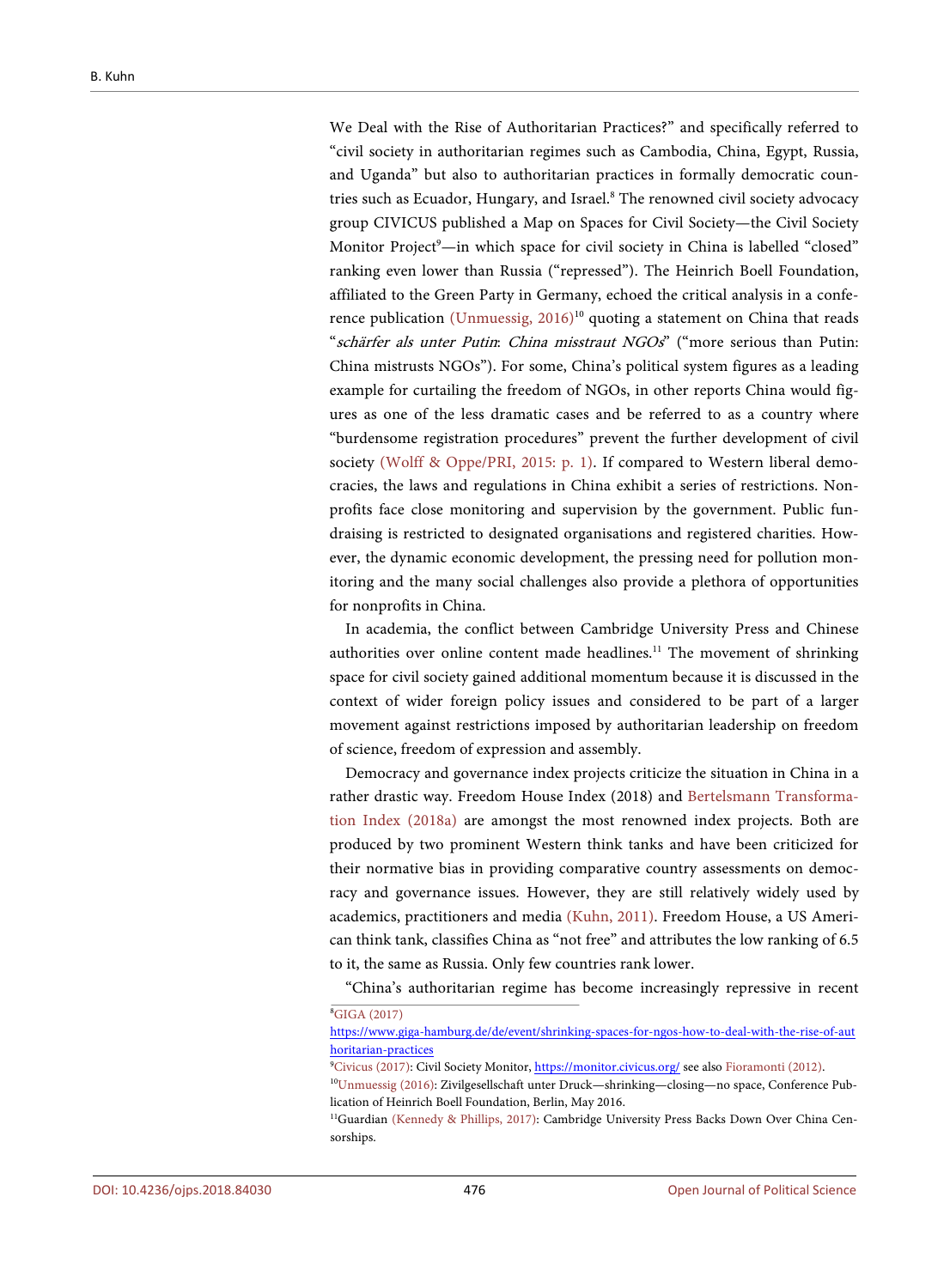years. The ruling Chinese Communist Party (CCP) is tightening its control over the media, online speech, religious groups, and civil society associations." [\(Freedom House,](#page-25-10) 2018).

[Bertelsmann Transformation Index \(2018b\)](#page-24-5) ranks China slightly higher (status index 5.02,  $81<sup>st</sup>$ ; place governance index 4.71, 79<sup>th</sup> place) in the list of all observed countries but below Russia.

BTI attributes 2 points to category "association and assembly rights" in 2018, maintaining the same level of assessment level since 2006. The section on civil society reads:

"The number of registered civil society organizations in China has increased from 153,322 (2000) to 662,425 (2015), but these organizations are not allowed to operate independently; instead, they need to find a governmental host organization and then subject themselves to demanding procedures to obtain registration with the Ministry of Civil Affairs or its local counterparts. This severely restricts their autonomy" (BTI China 2018).

The Rule of Law Index produced by the [World Justice Project \(2018\)](#page-27-6) also attributes very low scores to China in the category "fundamental rights" (factor score 0.31 and global rank 108 out of 113 countries) and the sub-category "freedom of association" (factor score 0.18).

The rights perspective is dominant in all of the above mentioned index projects. This could be explained by the fact that it is more difficult to capture opportunities than restrictions. Thus, evaluations of China on space for civil society are very critical even though the number, capacity and diversity of nonprofit organisations is still growing.

#### **2.2. New Perspectives on Civil Society Discourses**

The Maecenata Institute for Philanthropy and Civil Society in Berlin aimed at adopting a new perspective on the shrinking space debate and organised a symposium on "The Changing Space for Civil Society"<sup>12</sup> taking into consideration contrasting developments in a number of countries and regions [\(Strachwitz,](#page-26-11) [2017\)](#page-26-11)<sup>13</sup>. Alscher & [Priller \(2017\)](#page-24-6) stated that "the diagnosis of a "Shrinking Space" fails to consider the complete picture by concentrating mainly on legal changes, and thus perceiving civil society as a plaything at the hands of the state. This perspective neglects the autonomy of civil society as an independent and distinct

<http://nbnresolving.de/urn:nbn:de:0168-ssoar-55079-0>

<http://nbn-resolving.de/urn:nbn:de:0168-ssoar-54028-9>

<sup>&</sup>lt;sup>12</sup>The symposium took place on October 17, 2017 in Berlin and marked the 20 anniversary of the Institute. For the report see: [Hummel](#page-26-12) & Kreutzer (2017); Maecenata Institut für Philanthropie und Zivilgesellschaft (Ed.): The Changing Space for Civil Society: ein Symposium in Berlin am 17. Oktober 2017. Berlin, 2017 (Europa Bottom-Up 20).

<sup>&</sup>lt;sup>13</sup>Strachwitz, Rupert Graf 2017. Shrinking or Changing? in: Maecenata Institut für Philanthropie und Zivilgesellschaft (Ed.): The Space for Civil Society: Shrinking? Growing? Changing? Berlin, 2017 (Opuscula 104), pp. 5-10.

<sup>&</sup>lt;sup>14</sup>Alscher & [Priller \(2017\).](#page-24-6) The Changing Social Fabric, in: Maecenata Institut für Philanthropie und Zivilgesellschaft (Ed.): The Space for Civil Society: Shrinking? Growing? Changing? Berlin, 2017 (Opuscula 104), pp. 11-15.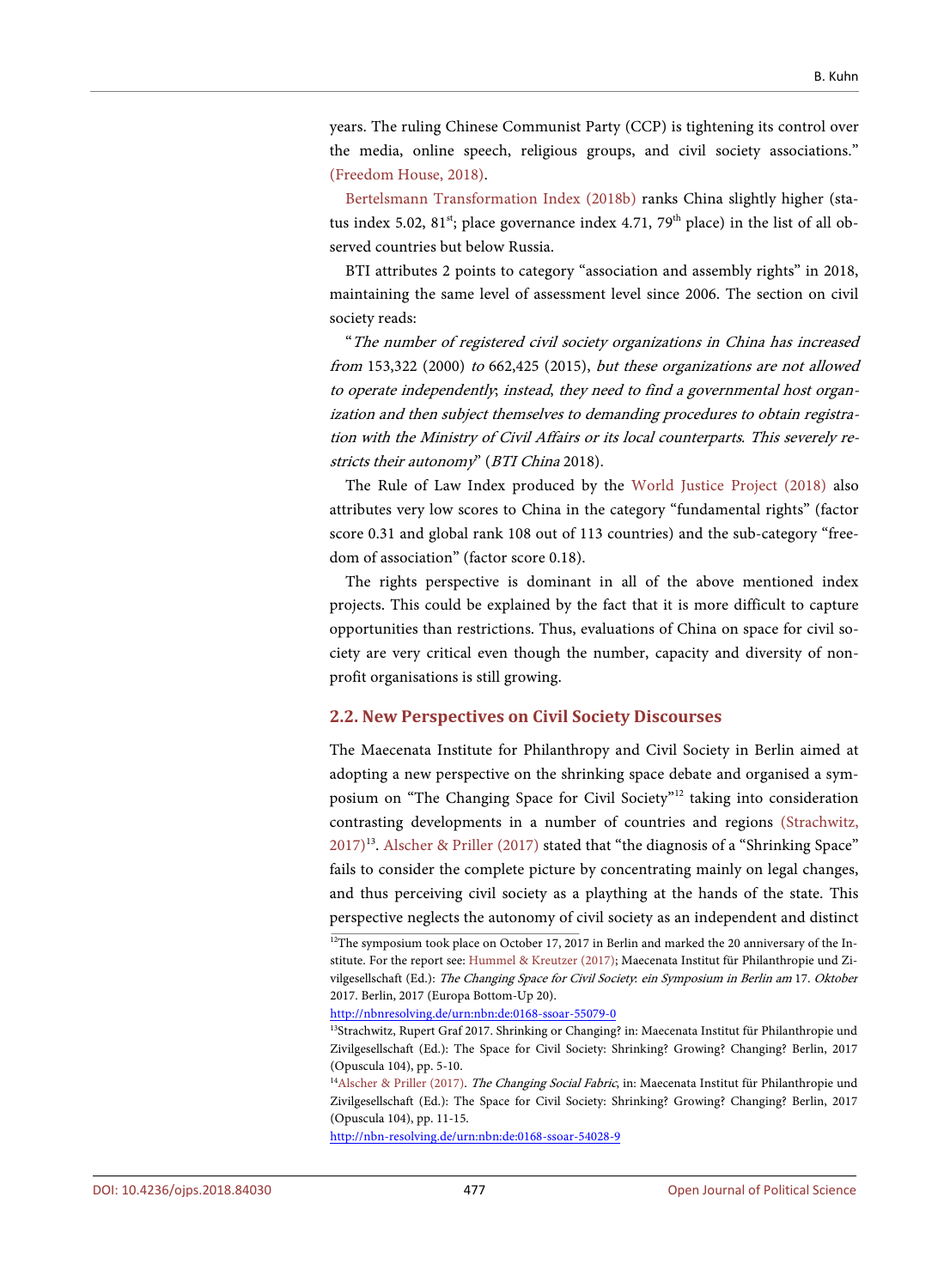sphere of society.<sup>14</sup> [Strachwitz \(2017: p.](#page-26-11) 8) reminded us that "Finally, it seems necessary to look at the relationship between civil society and the arena of the market, a sphere of public life the importance and sheer size of which has grown beyond all expectations since the failure of the state-run economies." The European Foundation Centre shared this view. Civil Society is facing a number of challenges but also opportunities. The popular talk of a "Shrinking Space for Civil Society" is not the complete story [\(European Foundation Centre,](#page-25-11) 2017).<sup>15</sup>

Furthermore, the changing space discourse may also better reflect developments in the context of aid reduction discussed in the Voluntas April 2018 issue [\(Appe & Pallas,](#page-24-7) 2018). In the case of China, we definitely see a reduction of foreign aid to nonprofits and such reduction is not only due to stricter regulations but also to changing donor policies in the context of China's middle income status.

The impact of policies targeting the operation of civil society organizations seems much more differentiated than one would probably presume when looking at restrictive laws and government regulations, in particular in China. Some legislative or regulatory provisions that would not meet certain criteria typically viewed as encouraging nonprofits might have positive effects. In China, the Regulation on Administration of Foundations was promulgated by the Ministry of Civil Affairs in 2004 and the foundation sector experienced rapid growth in China even though these regulations contained some clauses that were seen as not going very far in promoting the establishment of nation-wide operating foundations, e.g. requiring a high capital investment for national level foundations and also not being pronounced in protecting the will of the founder. However, today these regulations are regarded as a major break-through for the establishment of independent private foundations active in the field of education, cultural exchange, science, environmental protection and other areas.<sup>16</sup> In 2011, the number of private foundations already exceeded 1000 and climbed to over 6300 foundations by 2017 [\(Council on Foundations,](#page-25-12) 2017). The regulations are currently under revision but no one would expect that the revised regulations would seriously hinder the work of private independent foundations. Meanwhile, a significant number of foundations have been established in China, many by famous industrial groups or business people. [Saich \(2018\)](#page-26-13) referred to new opportunities for nonprofits in China:

"China is much more affluent now. And particularly a lot of young people begin to not only be interested in making money, making wealth, but they've also become much more interested in the environment in which they live. Not just the physical environment, but the social environment as well."

Such a "changing space" perspective would also have to take a closer look at

<sup>&</sup>lt;sup>15</sup>[European Foundation Centre \(2017\).](#page-25-11) Announcement of the above mentioned Symposium on The Changing Space for Civil Society[" http://www.efc.be/event/the-changing-space-for-civil-society/](http://www.efc.be/event/the-changing-space-for-civil-society/) <sup>16</sup>At the global ISTR conference in Amsterdam in July 2018, researchers from China and other countries discussed the impact of various regulations for nonprofits in China in a controversial way. However, their views largely converged with regard to the positive impact of the foundations regulation of 2004.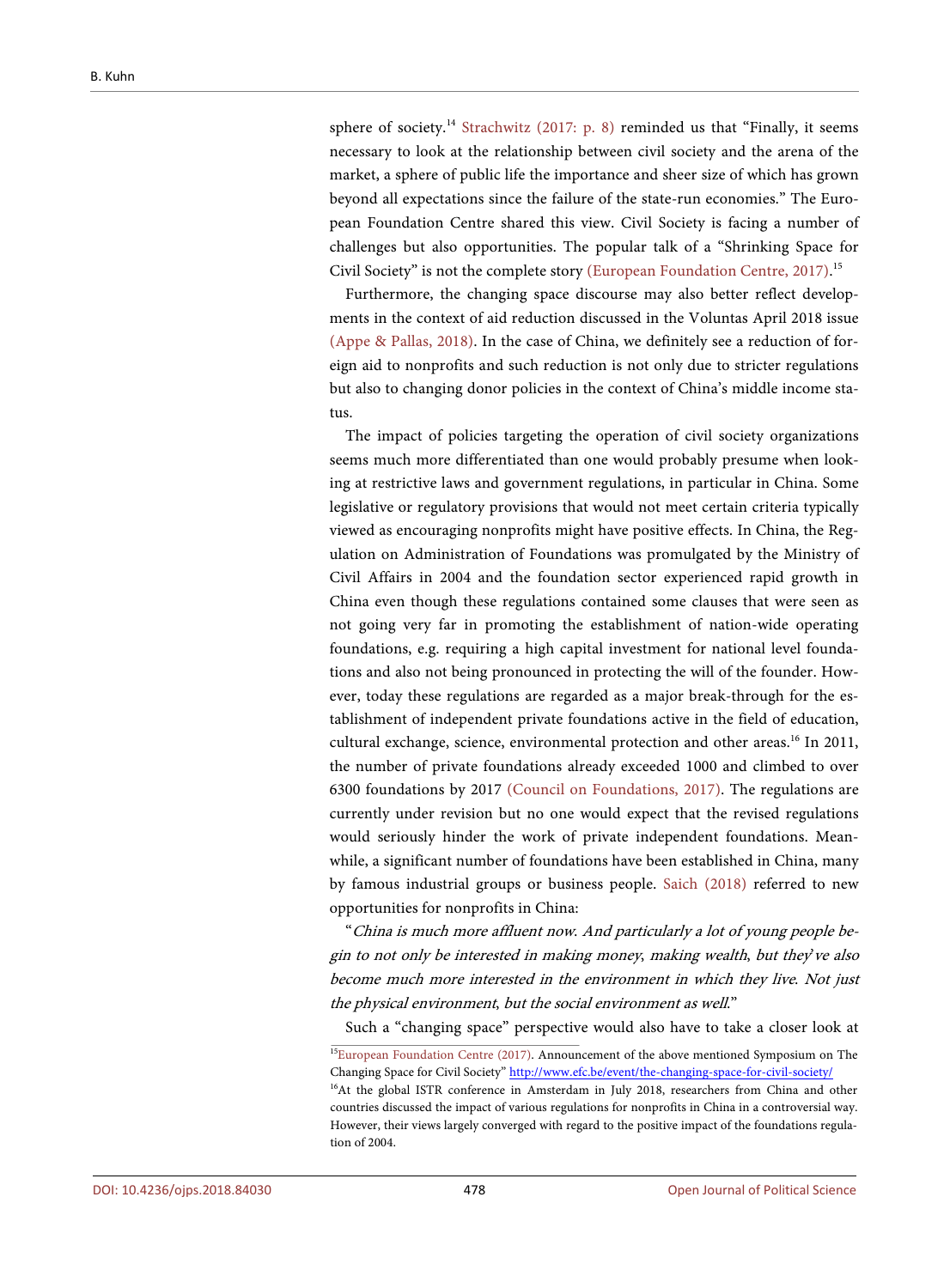motives for alleged restrictions and not jump to the "shrinking space" conclusion. It would need to look at the legitimacy, wording and the actual impact of restrictions in view of tightened public security, activities of terrorist and militant organisations and politization of civil society.

Looking at China, [Hildebrandt \(2016\)](#page-25-13) argued that "we need to set aside problematic assumptions about the goal and intentions of CSOs… civil society literature predicts that the rise of the third sector will serve as an antagonistic and politically destabilizing force against authoritarian regimes (p. 125)."

China recognizes the importance of a reliable legal system even though it shows concern over political assertion of lawyers. At the occasion of the "Hundred Jurists and Hundred Lectures" meeting, China's Supreme People's Court Deputy Secretary Jiang Bixin delivered a speech on "Implementing the Rule of Law for Guaranteeing the Five Development Concepts." He explained that economic and social development cannot take place in the absence of the rule of law, and further stated that the current problems arising in China's development are directly linked to the rule of law's incomplete development [\(Gitter,](#page-25-14) 2016). The official discourse pays much attention to the rule of law or rule by law. The new overseas law is also presented as an orderly way to welcome and govern foreign NGOs in China.

There is a considerable variety of spaces and opportunities. China's policy style is characterised by local experimentations. This does not only apply to economic but also social policies. [Simon \(2013\)](#page-26-8) discussed at length the many different pilot models for NGOs governance in China with particular emphasis on the city of Shenzhen where the term civil society was used in official language and nonprofits enjoyed significant freedom and opportunities. [Simon \(2013: p.](#page-26-8)  [22\)](#page-26-8) referred to the "Cooperative Agreement on Pushing Forward to Integrated Reforms to Civil Affairs Undertakings" signed by the Shenzhen municipal government with the Ministry of Civil Affairs and stated that "Guangdong in general and especially the Special Economic Zone (SEZ) of Shenzhen, has been quite innovative in civil society development" (Simon, [2013: p. 2077\).](#page-26-8)

In China, top level leadership discourses continue to emphasise the role of nonprofits, referring to the actual and potential contributions of "social organisations". During the opening of the 19th National Congress of the Communist Party of China on 18th October 2017, President Xi mentioned "social organisations" (the most common Chinese term for nonprofits) several times in connection with other topics such as consultative democracy, community governance, environmental governance and party building at the grassroots level, with philanthropy and volunteering also highlighted.

# **3. Legal Status and Operating Environment of CSO in China 3.1. Legal Basis and Key Regulations on Nonprofits in China**

China's legal and regulatory environment for civil society and nonprofits has been subject to scrutiny and analysis by many Chinese and foreign experts. The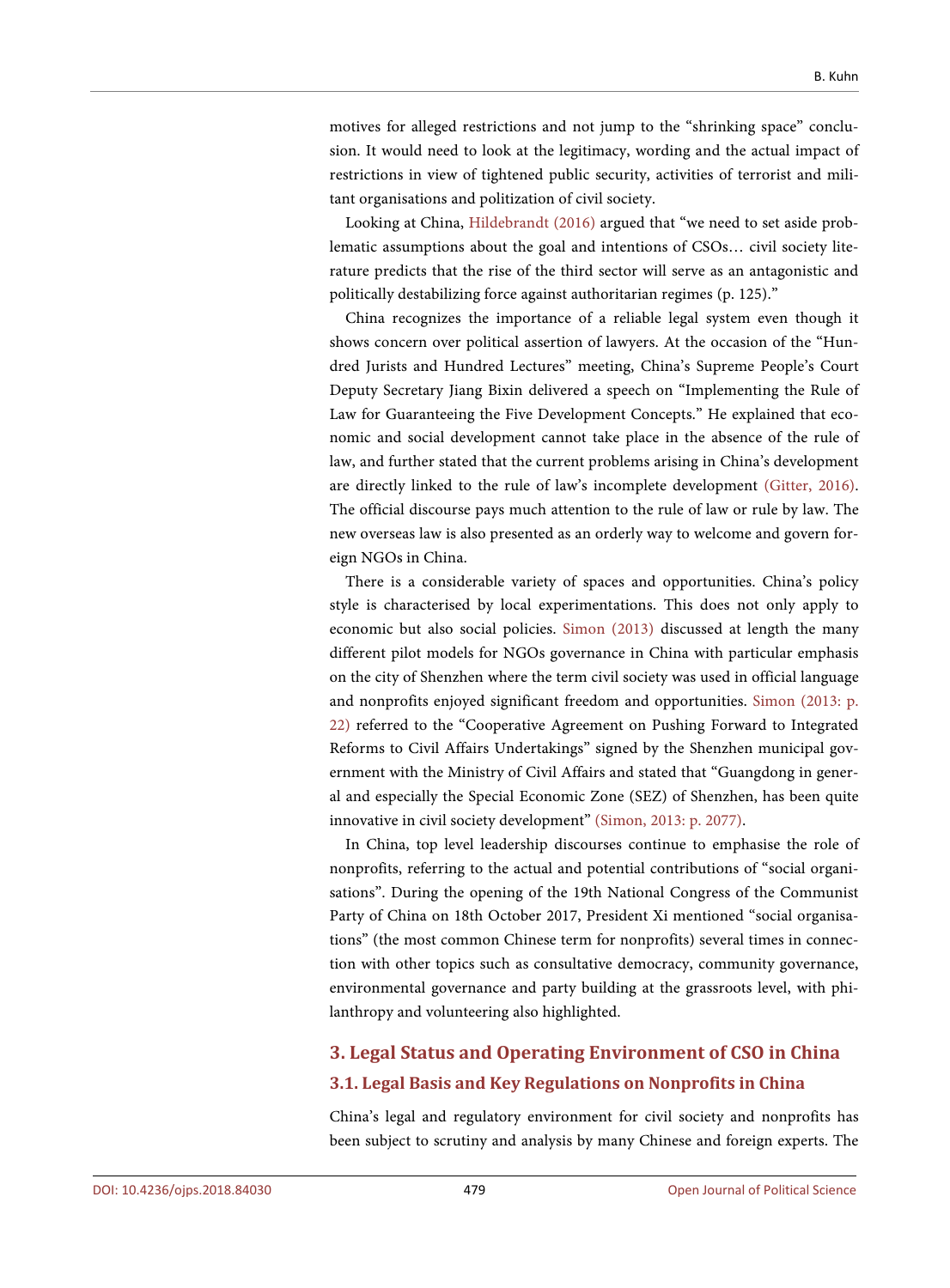most comprehensive analysis—a 500 pages piece of work—was published by the US American legal scholar Karla Simon in 2013<sup>17</sup> and traces the evolution of the legal and regulatory framework back to the traditions and time of imperial China. With regard to contemporary China, much attention is paid to policies for registration of all kinds of nonprofits at national, provincial and city level, including religious organisations. The book presents and discusses various experiments and innovative regulations, e.g. in the city of Shenzhen where nonprofit policies and regulations are considered to be the most liberal.<sup>18</sup>

Comments on the most recent changes of legislative and regulatory provisions could be found on the website of China Development Brief<sup>19</sup> that is by most China experts regarded as a very reliable and the most widely accessed source of information for civil society development in China.

China is a civil law country. Nonprofits fall into four primary legal categories.

- Social Associations (SAs) (社会团体, *shehui tuanti*), which are the equivalent of membership associations.
- Non enterprises unions (民办非企业, minban feiqiye); or Social Service Organizations (社会服务机构, shehui fuwu jigou),
- Foundations  $(\frac{1}{2} \times \frac{1}{2})$ ; and
- Public Institutions (事业单位, shiye danwei).

While public institutions could not be established by private persons, associations require a relatively high number of individual members (over 50 individual or over 30 institutional members)<sup>20</sup> and would usually not be the primary choice for project or action oriented nonprofits seeking a significant degree of independence from the government.

Most of the independent nonprofits involved in project work, e.g. in the field of environment, health or social work, would prefer to choose the minban feiqiye status because such organisations could be managed in a more executive style by the leaders of the organisations, not requiring meetings with members of the organisations. Foundations require a relatively high amount of capital and need to serve a specified purpose. Grant-making organisations would typically choose the legal form of a foundation.

Nonprofits required a supervisory government agency prior to file their registration with the Ministry of Civil Affairs until at least 2013. This provision of finding a government agency—called "dual management" or "mother-in-law system" by some—was particularly challenging for smaller organisations as government agencies had seldom an incentive to engage with and supervise the activities of a private independent organisation.

Therefore, a significant number of organisations choose to establish a business rather than to obtain a nonprofit status. This was seen to be a pragmatic way out

18 Simon 2013. Developments in Shenzhe[n \(Simon, 2013: p. 277\).](#page-26-8)

<sup>&</sup>lt;sup>17</sup>Simon [\(2013\).](#page-26-8) Civil Society in Chna. The Legal Framework form ancient times to the "new reform era"-Oxford University Press.

<sup>&</sup>lt;sup>19</sup>http://www.chinadevelopmentbrief.cn/ there is a Chinese and a Emglish version available. 20 [Simon \(2013: p. 243\).](#page-26-8)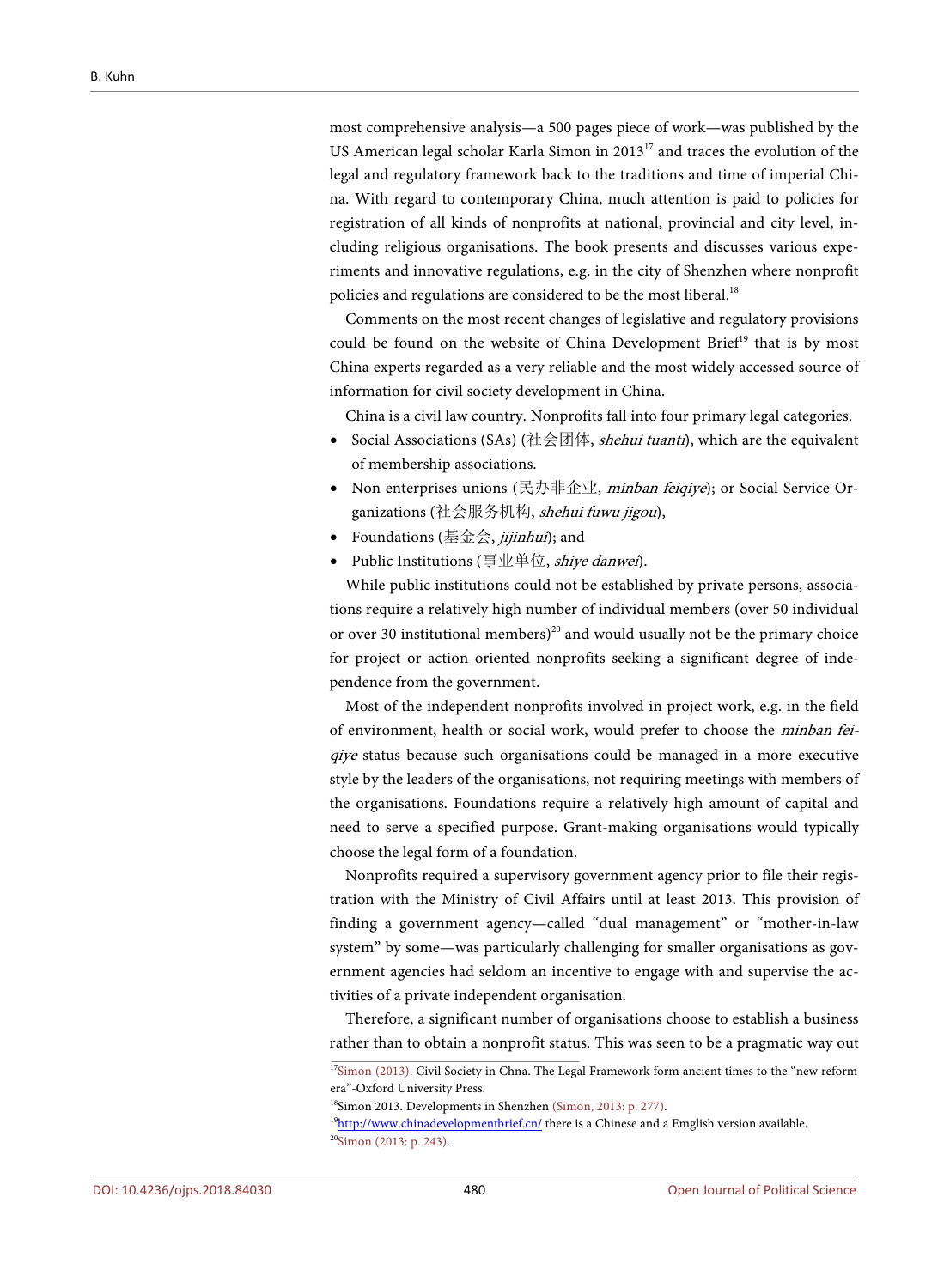of a burdensome registration process and even large international nonprofits such as Greenpeace opted for this status and currently still operate on this basis.

As long as tax benefits have not been significant for nonprofits, a registration as business was indeed a somewhat attractive option to ease registration, reduce some administrative requirements and to make it easier to transform the organisation in a truly profit-oriented venture, e.g. a consulting firm. Tax policies are currently changing in the context of the new Charity Law, making it more attractive for nonprofits to obtain such status.

With regard to the number of registered nonprofits, China has experienced a clear and steady growth trend in the past decades. The trend has been most pronounced for minban feiqiye suggesting that the legal status of an organisation run by a CEO was a particularly attractive venture in China. This fact already points to emerging opportunities for nonprofits in China and makes the burdensome registration procedures look less dramatic. Huang Haoming, the former Chief Executive of Chinese Association for NGO Cooperation, once used to compare the growth figures of the Chinese NGO sector with the growth figures of Chinese GDP. Both growth rates would be carefully moderated by the Government, he said at several occasions.

In April 2018, the number of registered organisations amounted to 360,399 associations (shehui tuanti), 416,733 non-commercial enterprises (minban feiqiye) and 6,632 foundations (jijinhui), with the total number amounting to 783,764 nonprofits up from 606,000, equalling 29.3 percent, from December 2014 [\(Ministry of Civil Affairs, 2018\).](#page-26-14) The growth rate of nonprofits slightly exceeded the GDP growth rate in the past years. They work on a wide range of thematic areas and issues, including education and health, environmental and climate protection, social work and poverty alleviation, and some of them would engage in rights based work, e.g. representing the interest of minorities or migrant workers who have limited opportunities for integration into the formal job market.

Annual donations to charities in China grew from 10 billion to 100 billion yuan in the past decade, but at the same time a number of major scandals occurred in which managers of charities misused funds and the organizations' reputations suffered, causing the public to call for more transparency and tighter management of charities.<sup>21</sup>

#### **3.2. Recent Legislative and Regulatory Changes**

With regards to the operating environment, two recent legislative changes are having a significant impact on the work of nonprofits in China. These are:

- the passing of the *Charity Law in* March 2016, which provides certain nonprofits with tax benefits and fundraising opportunities and
- the new *Law on the Administration of Overseas NGOs*, which came into

<sup>21</sup>[Xinhua Insight: Charity Law to Smooth China's Last-Mile Drive to 2020 Targets,](http://news.xinhuanet.com/english/2016-03/16/c_135194487.htm) Xinhua [\(2016a\);](#page-27-7) Xinhua Insight: NPC Hopes Charity Law Can Help Poverty Fight, Xinhua [\(2016b\).](#page-27-8)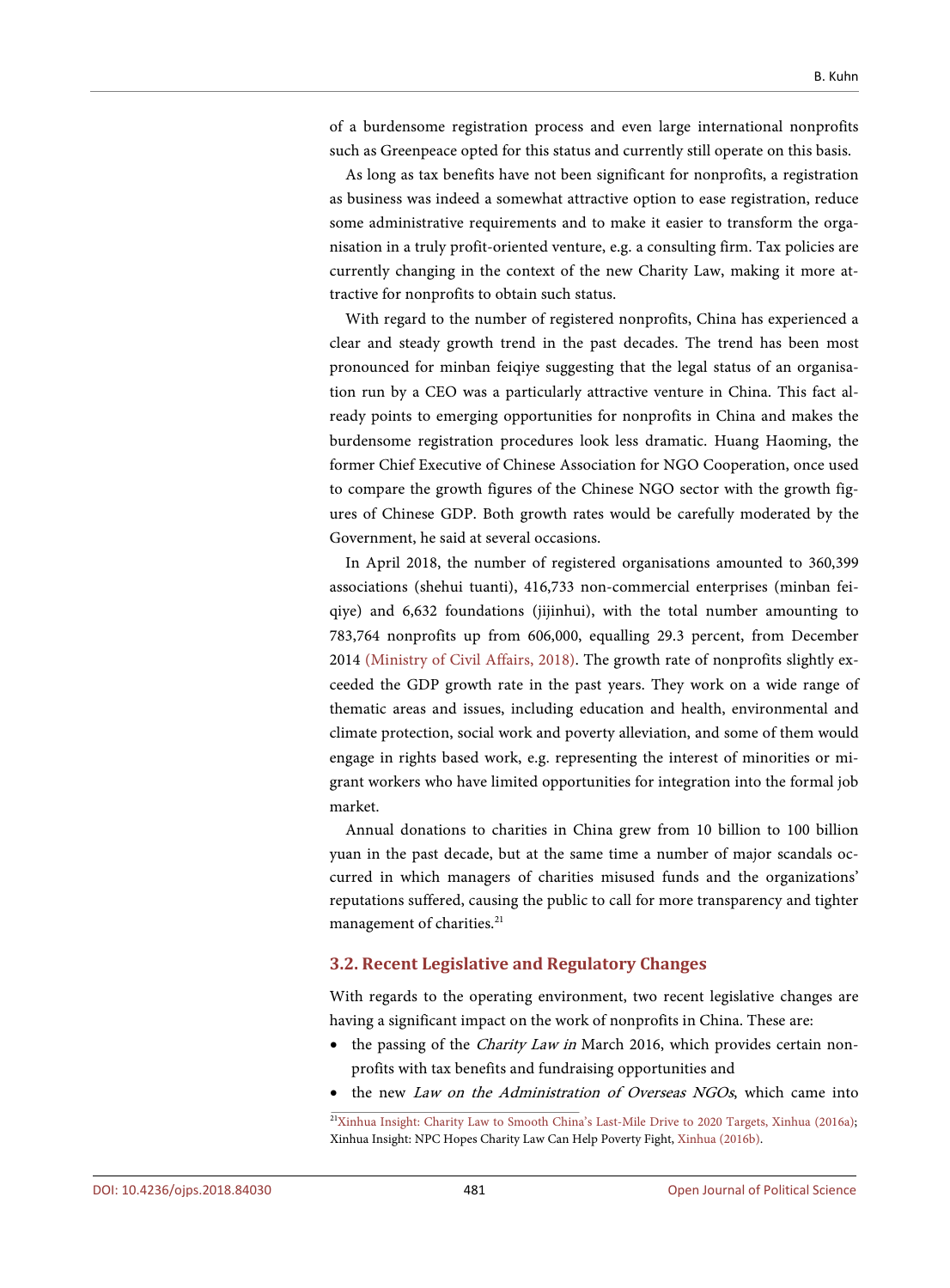force on January 1, 2017 requires foreign NGOs to identify a Chinese partner organisation and to register with the Ministry of Public Security (MPS) or its provincial-level equivalents before establishing an office within mainland China.

The Charity Law is widely seen as a positive law for the work of domestic NGOs. After more than ten years of discussions and reviews, it became effective on 1 September 2016. The Charity Law's provisions affect not only domestic and foreign nonprofits, but also a wide range of companies and corporate social responsibility initiatives. It includes an expanded definition of "charitable activities," tax incentives for qualifying organizations, new registration procedures, and rules for donation and volunteer management [\(Ashwin & Stratford, 2016\).](#page-24-8)  As of May 2017, the Ministry of Civil Affairs had accredited 1245 social organizations as charitable organizations. On August 31, MCA released the first batch of approved internet fundraising platforms, including those of Tencent, Taobao, Xinhua, and Baidu. The Ministry of Civil Affairs (MCA) is charged with determining which online platforms can be used for charities to fundraise and can also establish its own platforms. (CDB, April 20, 2017).

A charity does not represent a legal category in its own right. To become a charitable organization, a group must register first as a legal form of NPOs, then apply for charitable accreditation. Article 88 of the 2017 Charity Law states the need to educate a new generation of talents in charity management through tertiary education and research institutions. This should offer opportunities for institutions to develop relevant curricula for academic and vocational training. Many CSOs may see this development as a positive move to the professionalization of their management and operations. Donor agencies and industries may also provide support for this development.

The Law on Overseas NGOs is widely seen as law restricting and strictly regulating the work of foreign and international NGOs. [Lang \(2018\)](#page-26-15) pointed out that the Chinese government aimed at shrinking grey areas of NGOs through law-making. China Development Brief, in cooperation with the Center for Charity Law of the China Philanthropy Research Institute at Beijing Normal University published a simple guide to "A Simple Guide to the Overseas NGO Law" (CDB, 15. Dec. 2016). Before the law came into existence, few international NGOs were registered with the Ministry of Civil Affairs.<sup>22</sup> Most operated in a grey area. The new law for overseas NGOs provoked critical diplomatic reactions. It was seen as another restrictive law passed in the context of a series of other laws introduced between 2014 and 2016, including the Counter-terrorism Law, National Security Law, and Cybersecurity Law. The major points of concern relate to the new mandate given to the Ministry of Public Security for closely supervising the activities and the many administrative requirements for planning and implementing activities with Chinese partner organisations. In the

 $22$ In 2015, only 29 foreign NGOs had registered representative offices with the Ministry of Civil Affairs[. http://www.chinafile.com/ngo/latest/fact-sheet-chinas-foreign-ngo-law](http://www.chinafile.com/ngo/latest/fact-sheet-chinas-foreign-ngo-law)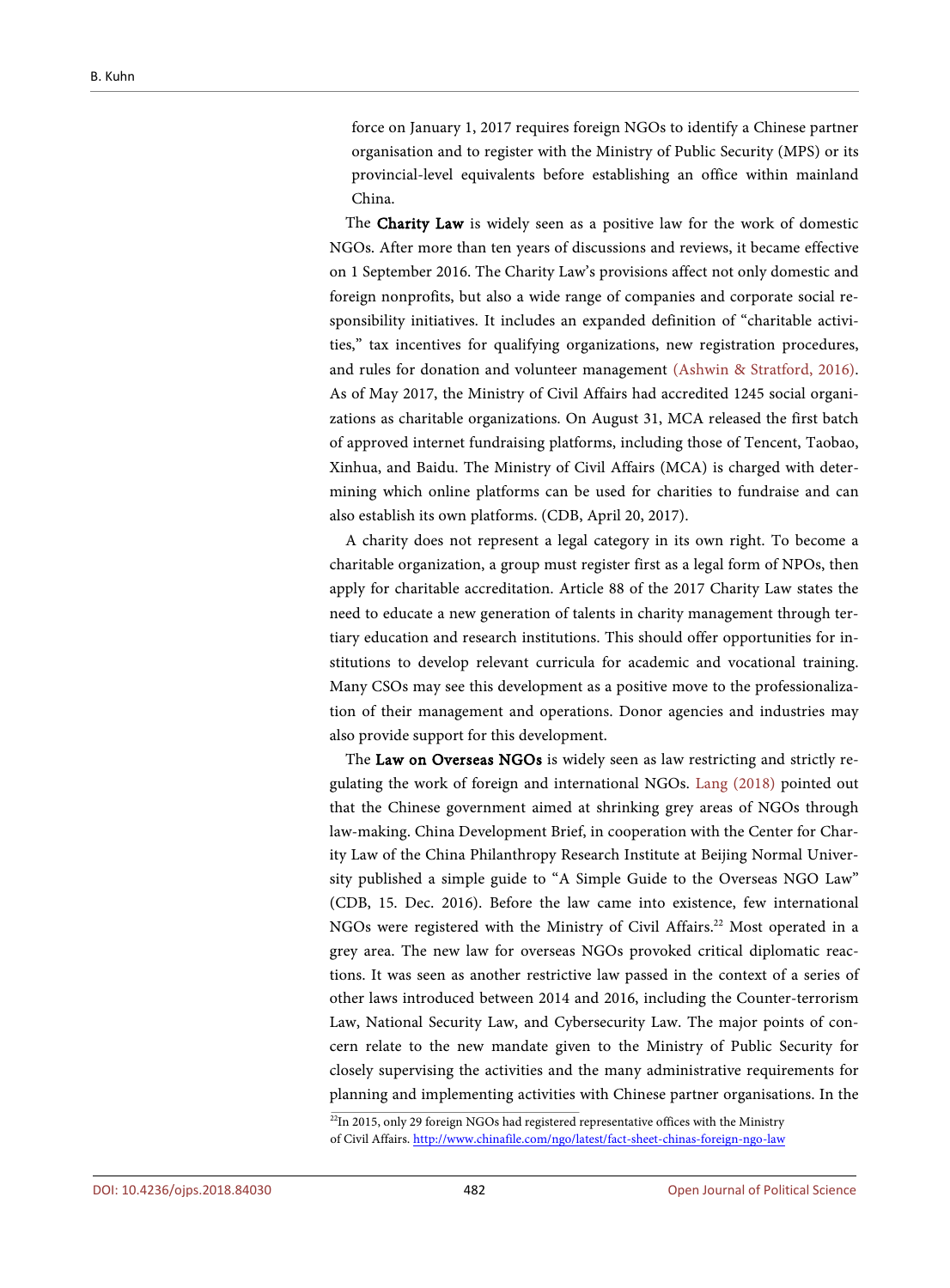first year after the law came into effect, there was an uncertainty about continuation of activities. However, only few foreign NGOs and foundations suspended their operations. Most international NGOs, including larger ones like World Wide Fund for Nature, Asia Foundation and Save the Children Fund continued their operations with temporary permits and re-registered in about 6 months, many with the Chinese Peoples Association for Friendship with Foreign Countries, one of the organisations that hosts a significant number of international NGOs.

A point of major concern related to both laws is the relatively vague definitions of organisations that would be covered by the new legislation. In early May 2017, the government announced plans to regulate private think tanks by placing them in the same category as not-for-profit social organizations. Previously, there had been no specific regulation for private think tanks and their legal status was unclear. Offices of foreign Universities facilitating exchange and research cooperation in China were not automatically exempted from registration and some need to find new administrative arrangements.

#### **4. Changing Spaces for Civil Society in China**

#### **4.1. Overall Observations**

While it has been possible for Chinese researchers to embrace the term civil society for quite some time, the use of the term civil society (Chinese: gongmin shehui 公民社会) has become politically sensitive after the years 2011/2012. In China, it is now politically more correct to talk about social organisations (shehui zuzhi 社会组织) or the NGOs/NPO sector rather than referring to "civil society".

China has tightened supervision and control of nonprofits and cracked down on a number of political dissidents in the past years. However, it would be misleading to speak of a "closed space for civil society" in China as a [CIVICUS](#page-25-0)  [\(2017a\)](#page-25-0) report and others would describe the current situation in China.

Assessments of shrinking or changing spaces for civil society in China much depend on the type of organisations in focus. [Brook \(1997: p. 25\)](#page-24-9) developed a categorization of civil society organisation based on principles of auto-organisation and selected historical types which has been found useful for analysing shrinking spaces and emerging opportunities of different types of organisation in China, covering those working for pubic as well as mutual benefit purposes. The initial list of categories by [Brook \(1997\)—](#page-24-9)based on a survey of sources from the sixteenth to the twentieth century—was slightly modified, adding labour rights organisations as a subsection of occupational groups and a new category of organisations driven mainly by solidarity extended to vulnerable groups and communities. Solidarity driven organisations developed in China in the context of the growing rich-poor divide and with the support of international development assistance. The categories are focused on the nature of the activities and, thus, would include local, subnational, national and international organisations.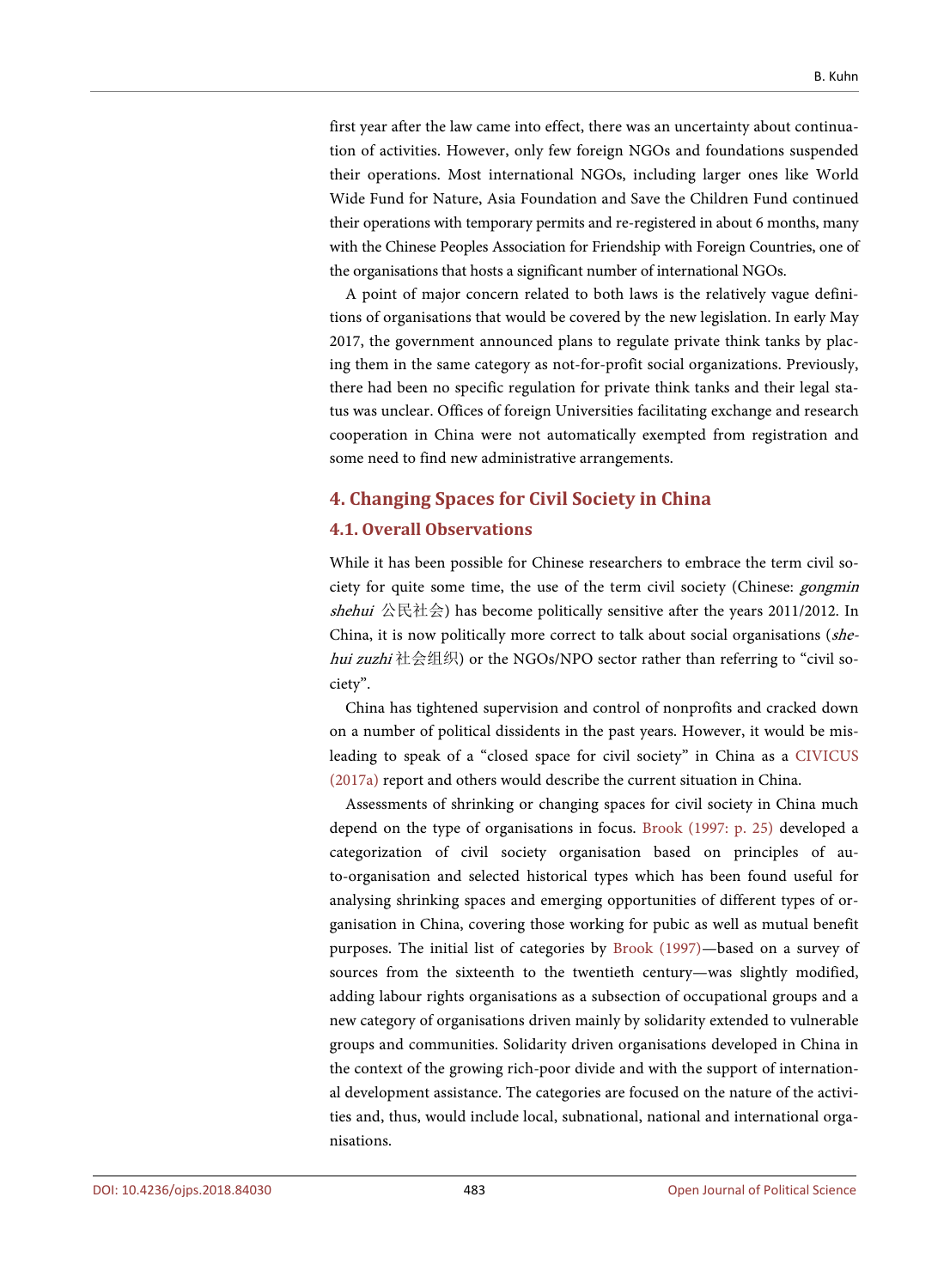Looking first at the different categories of nonprofits presented in [Table 1,](#page-18-0) we would, however, conclude that some, actually most categories of organisations tend to enjoy moderate freedom and growing opportunities. The above given figure with reference to the categories of [Brook \(1997\)](#page-24-9) provide a first overview of different types of social organisations and their level of freedom in China. The assessment reflects the overall assessment made by observations of the author and expert consultations in the past years, in particular in the years 2016, 2017 and 2018. The situation of individual organisations falling within one category might vary to a significant degree. However, the figure helps us to understand that a broader view on civil society will lead to a quite differentiated analysis showing us a more positive picture of the spaces for civil society in China than we would expect from following the many critical discourses on closed space for civil society in China.

Talks with Chinese NGO experts confirmed that the number of village and neighbourhood associations, trade and professional associations, alumni and expert groups as well as solidarity groups would still grow and only very few of them would meet problems in the process of registration or interaction with the authorities. Given the economic development in China, the rise of the corporate sector and the growing number of rich people, many more organisations are able to tap significant amounts from private sources. However, there are some politically sensitive issues that are considered to challenge the integrity of the state or the party and are strictly monitored by the authorities, in particular the Ministry of Public Security.

Individuals or groups addressing politically sensitive issues relating to the status of Tibet or Xinjiang face serious problems with the authorities. Open support to human rights defenders or challenging the supreme authority of the Chinese Communist Party or its political leaders will also be sanctioned. The authorities are particularly sensitive in cases of open protests, social mobilisation efforts and advocacy work for contentious issues. Those organisations working on labour issues and, in particular those organising labour unrests, face problems. The responses of the authorities, however, vary greatly. Nonprofits engaging in conflicts with authorities or are affiliated to organisers of protest movements may see their registration not extended or face close supervision and unannounced investigations, in particular in the context of party meetings and major international summits. This may even apply to organisations working in sectors which are generally perceived as NGO friendly. At least one such case—a registration of an environmental advocacy organisation could not be extended or renewed—has been reported to the author in the context of talks to many nonprofits in China. Talks with experts, however, confirmed that it would be difficult to establish any rule with regards to responses of the authorities to advocacy or protest activities. Some experts stated that the impact of protests would matter greatly, sometimes more than the content. The more public attention generated, the more serious the consequences for those chiefly involved in it. Such government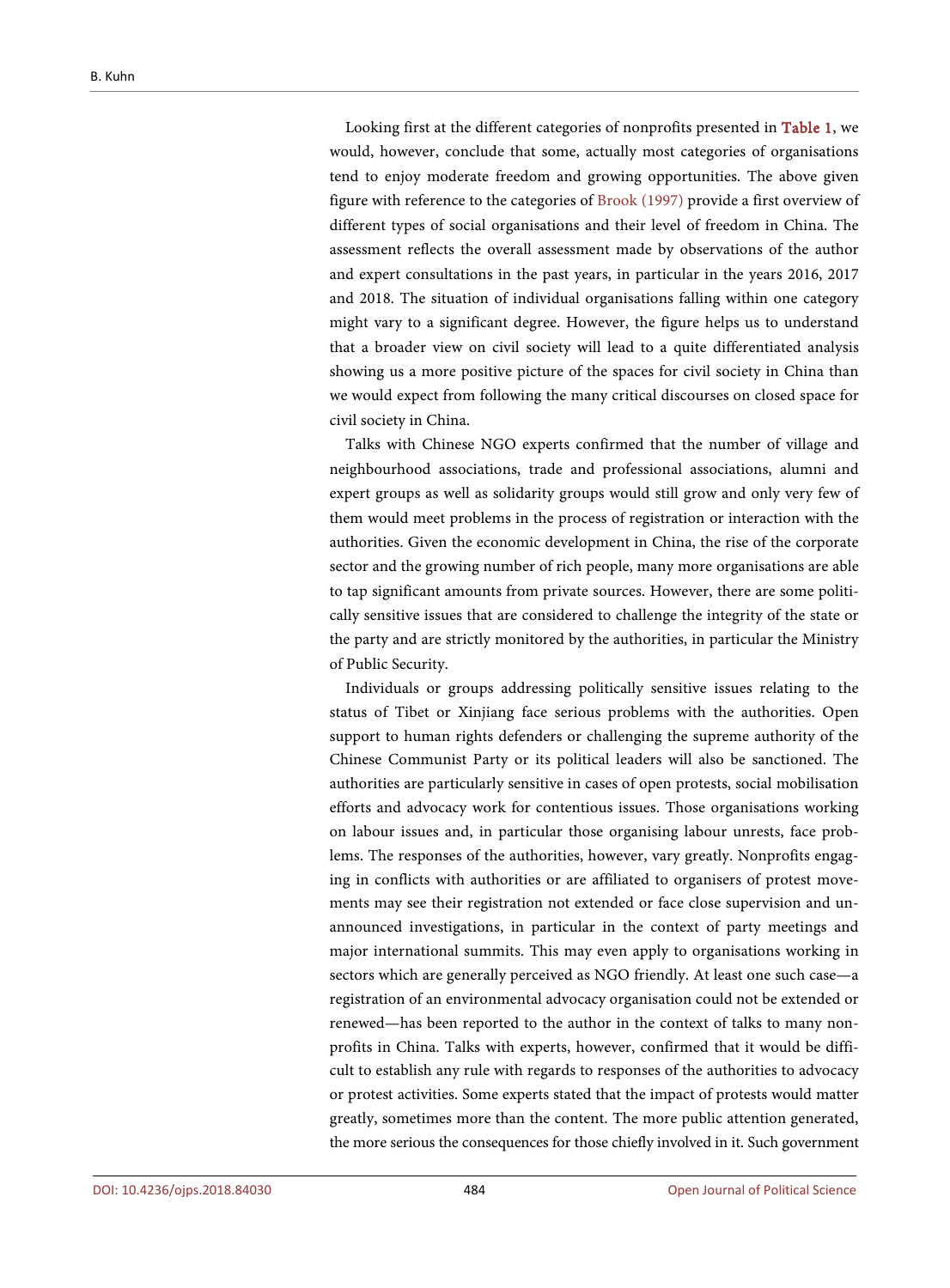| Type of<br>organisation                                           | Examples                                                                                                             | Methods and<br>Orientation                                                                      | Degree of Freedom and Opportunities                                                                                                                                          |
|-------------------------------------------------------------------|----------------------------------------------------------------------------------------------------------------------|-------------------------------------------------------------------------------------------------|------------------------------------------------------------------------------------------------------------------------------------------------------------------------------|
| Locality<br>Groups                                                | village and native-place societies,<br>neighbourhood associations                                                    | networking<br>mutual benefit purposes                                                           | enjoy operational freedom, unless involved<br>in contentious issues                                                                                                          |
| Occupational<br>Groups                                            | guilds, trade associations,<br>occupational associations,<br>labour rights organisations                             | networking<br>mutual benefit purposes                                                           | enjoy freedom and growing opportunities,<br>with the exception of labour rights<br>organisations                                                                             |
| Spiritual<br>Fellowships                                          | official religious societies,<br>temples, philosphers, cults                                                         | networking<br>mutual benefit purposes                                                           | official religious societies enjoy moderate<br>freedom but limited space, cults may face<br>serious repressions                                                              |
| Epistemic<br>communities                                          | expert networks, academics,<br>alumni associations                                                                   | networking, educational purposes,<br>influencing<br>mutual and public benefit purposes          | enjoy moderate to high freedom (issue<br>sensitive in academia) and growing<br>cooperation opportunities with government                                                     |
| Solidarity<br>Groups                                              | social work, support to<br>vulnerable groups (such<br>as disabled persons and children),<br>environmental protection | helping, supporting, empowering<br>public benefit purposes                                      | enjoy moderate freedom and growing<br>opportunities, including with private sector;<br>those addressing rights issues and receiving<br>foreign funding face shrinking spaces |
| Groups addressing<br>common causes<br>and public policy<br>issues | pollution monitoring, international<br>friendship societies, policy advocacy<br>work                                 | awareness raising, enlightening,<br>networking, shaming, mobilising,<br>public benefit purposes | freedom and space depend on the focus of<br>work and contacts to CCP and government,<br>some enjoy growing opportunities, feminist<br>action groups face shrinking spaces    |

<span id="page-18-0"></span>Table 1. What kind of CSOs do we put in focus? Source: own design, partly based on Broo[k \(1997: p. 25\).](#page-24-9)

policies rule out the possibility to organise major political or social campaign without the consent of the authorities. Public security is a prime concern of the authorities at all levels of government in China. However, such concern is probably also shared by the majority of Chinese people, many of them still remembering the chaos created by the cultural revolution and deeply concerned about social anarchy. With regard to the work of international NGOs, one of the interviewed experts working for international NGOs in Beijing pointed out that restrictions for foreign NGOs were strongly motivated by nationalist perspectives aiming at reducing the influence of international organisations and developing a civil society with Chinese characteristics.

Tackling the issue of spaces and opportunities from a more political perspective, the selection of categories could be criticized for not assigning a specific category to media or political foundations. The proposed list only mentions "media" and "political foundations" as sub-categories of institutions addressing common causes. According to observations and collected expert opinion, media as well as groups focusing on rights-based issues, such as labour and migration issues, suffer the most from authoritarian policies that aim to censor discourses and curtail freedoms of civil society organisations in China. With regard to censorship of social media content, in particular WeiBo and WeChat content, King-wa [Fu \(2018\)](#page-25-15) would speak of "control 3.0 policies" that are characterised by a comprehensive set of censorships and control activities that impacts everyday life. In his analysis, he refers to the me-too campaign and content produced by feminist networks that was removed from social media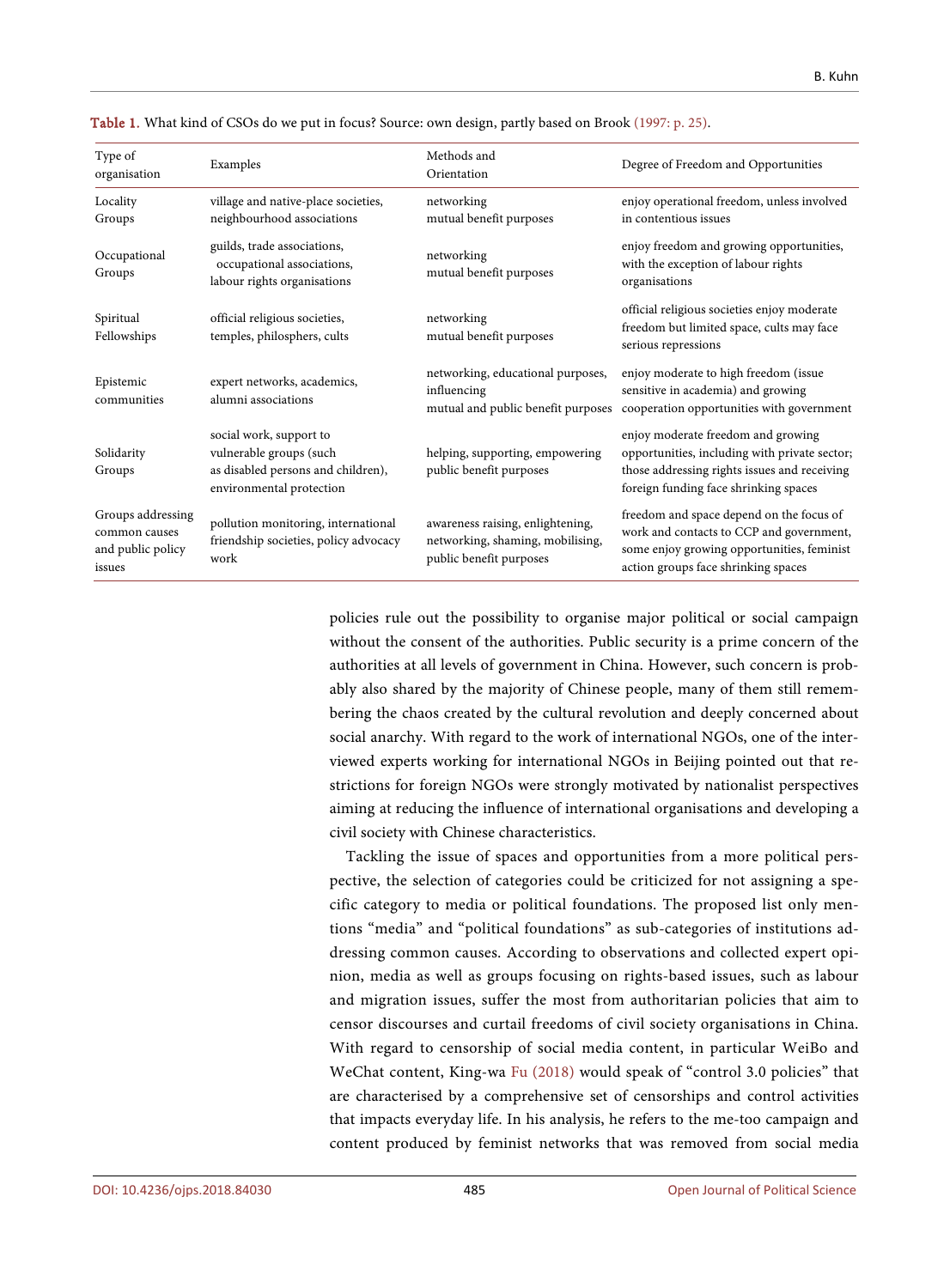platforms.<sup>23</sup>

Political foundations would also suffer from more rigorous scrutiny. Six German political foundations are well established in China. With the exception of the Friedrich Ebert Foundation, they still significant time for re-registration of their offices in China. However, within a period of six month they managed to register the foundations.

Organisations working for the common cause of environmental or climate protection would mostly not suffer from restrictions but rather enjoy more opportunities for engagement, collaboration with government authorities and also receive support from the corporate sector. In sum, the picture of organisations and groups addressing common concerns and public benefit purposes does not look as gloomy as perhaps presented in some shrinking space reports that refer to the case of China as "closed space", such as the [CIVICUS \(2017a\)](#page-25-0) report.

Chinese authorities demonstrate a high level of sensitivity with regard to issues and activities that relate to global social movements. Blogs and accounts in China, including ATSH, which stands for anti-sexual harassment, and the Wei-Bo account of Feminist Voices that related to the anti-sexual harassment movement #Metoo that originated in the USA in the context of the allegations against movie producer Weinstein were soon blocked [\(The Guardian, 2018\).](#page-27-9)<sup>24</sup>

Given the serious criticism on the Chinese authorities for cracking down on political activists and closing spaces of civil society, there is usually little room to raise awareness on the many activities of civil society in China that address mutual and public benefit purposes in nonprofit structures that are operating largely independent from government or party interference, at least with regard to agenda setting and daily operations. The number of NGOs that have been founded without involvement of government or party authorities is hard to figure out but it is definitely a significant number of organisations and probably far more than half of the newly registered nonprofits according to estimates of interviewed Chinese experts. The number of companies founded without involvement of any government authority, however would be much higher. Government put a credit system for nonprofits in place and the interviewed expert agreed that party membership is definitely considered a plus point for nonprofits. There are also considerations to make party membership of governing body members mandatory for nonprofits. Still, direct influence of the party in agenda setting or decision-making should not be overestimated according to experts consulted in the process of this research.

Which organisations benefit most from emerging opportunities? Nonprofits with expertise in priority areas of government policies could best benefit from support and cooperation. Such areas currently include environmental education,

<sup>24</sup>#Metoo in China: fledgling movement in universities fights censorship

<sup>23</sup> Fu [\(2018\).](#page-25-15) Between Censorship and Commerce. A Perspective on Social Media in China. Presentation at Mercator Institute for China Studies, Berlin, 30 May 2018.

[https://www.theguardian.com/world/2018/apr/18/metoo-in-china-fledgling-movement-in-universiti](https://www.theguardian.com/world/2018/apr/18/metoo-in-china-fledgling-movement-in-universities-fights-censorship) [es-fights-censorship](https://www.theguardian.com/world/2018/apr/18/metoo-in-china-fledgling-movement-in-universities-fights-censorship)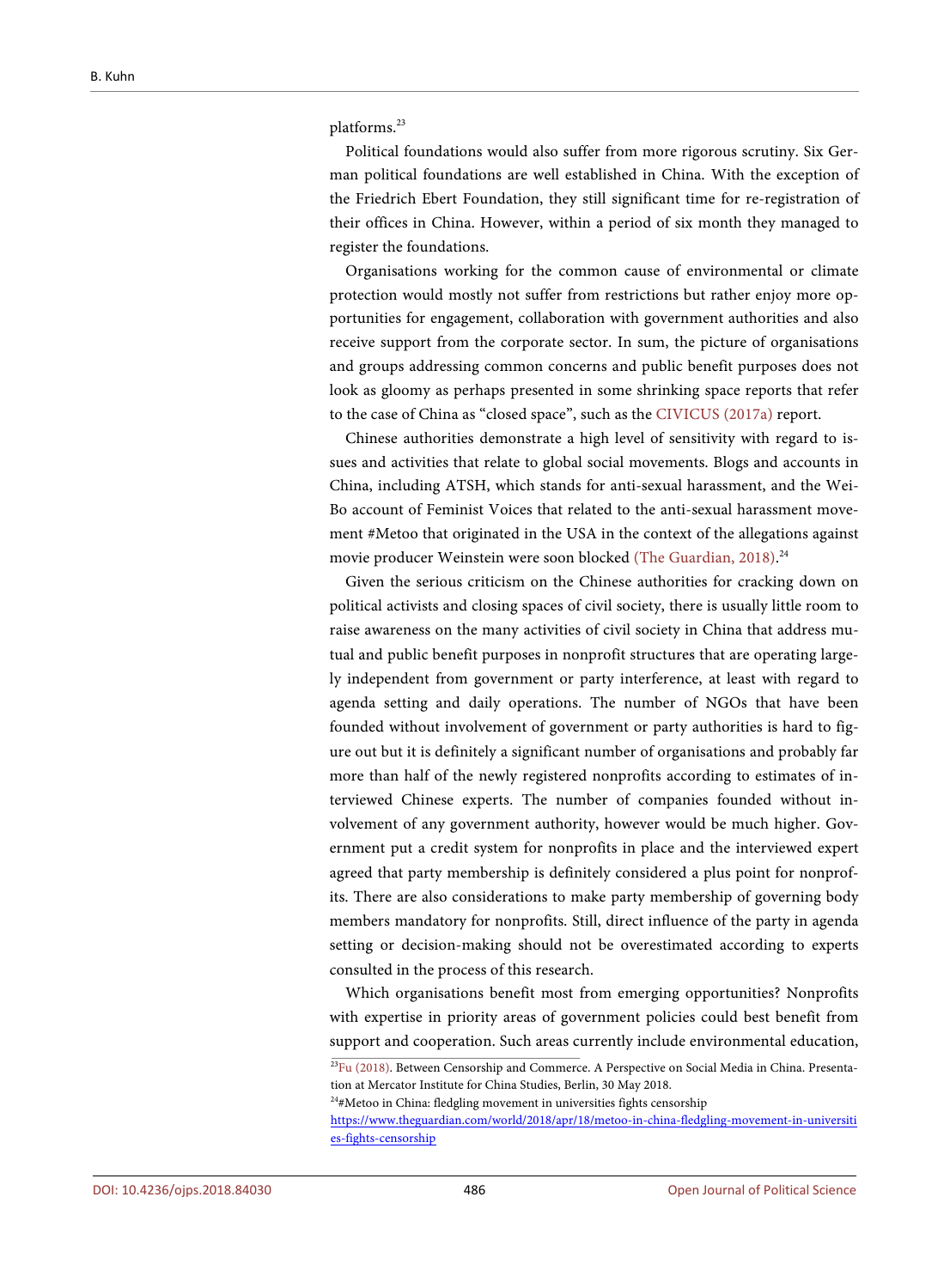health and pollution monitoring issues, but also extent to more abstract issues like climate change mitigation and adaptation or the promotion of sustainable development through research and educational activities.

Activities of nonprofits engaged in care for children, elderly and handicapped people are usually welcomed by government authorities. In projects with involvement of foreigners or foreign funding, e.g. nonprofits running orphanages with foreign funding support, government might monitor standards and activities very closely in particular if individuals or organisations are affiliated to religious congregations or communities.

Nonprofits reaching out to marginalised sections of society in the context of spreading awareness on issues of government concern would also be able to mobilise government support. The Chinese government realizes that building a welfare state and promoting ecological civilisation require collaborative efforts and the support of many social organisations with high levels of knowledge, motivation and good access to communities.

Contracting out of social services to nonprofits has significantly increased over the past years. [Teets & Jagusztyn \(2016\)](#page-27-1) pointed out that "outsourcing of social services intensified after the 12<sup>th</sup> Five-Year Plan for National Economic and Social Development set a clear goal of increasing the amount of outsourced services (扩大购买服务 kuoda guomai fuwu) and referred to a diversified range of outsourced services." (pp. 69). [Gao & Tyson \(2017: p. 1067\)](#page-25-16) examined the administrative functions that have been carried out by social organizations (SOs) in China since 2013 and conclude that the drive for innovation and the delegation of functions to social organisations is motivated by efforts to improving governance and public service provision by streamlining administration and delegating power [\(Gao & Tyson,](#page-25-16) 2017: p. 1067). According to talks with Chinese experts and along the line of the analysis presented by [Thornton \(2016\)](#page-27-10) with reference to [Lin \(2013\),](#page-26-16) China's political leadership is in the process of "accelerating the formation of a separation between state and society" [\(Thornton,](#page-27-10) 2016: pp. 137, Lin, [2013: p. 324\)](#page-27-10) while promoting the role of the party in supervising and guiding social organisations. Tsinghua Professor Hu [\(2013\)](#page-26-17) considers the rise of a Chinese people's society (renmin shehui, 人民社会) led by the Chinese Communist Party inherently superior to the fragmented Western civil societies. [Thornton \(2016: p. 149\)](#page-27-10) concludes that "few can disagree that the party has taken on a more ambitious agenda with respect to constructing a vibrant Chinese civil society through expanding its penetration into new civic organisations and social groups, particularly in urban areas."

Larger Chinese nonprofits could benefit from cooperation with government in the context of international cooperation. There are growing numbers of Chinese nonprofits attending major international conferences, e.g. The Conferences of the Parties of the United Nations Framework Convention on Climate Change or other conferences of the United Nations on environment and development. Organisations like Greenovation Hub or the Global Environmental Institute moni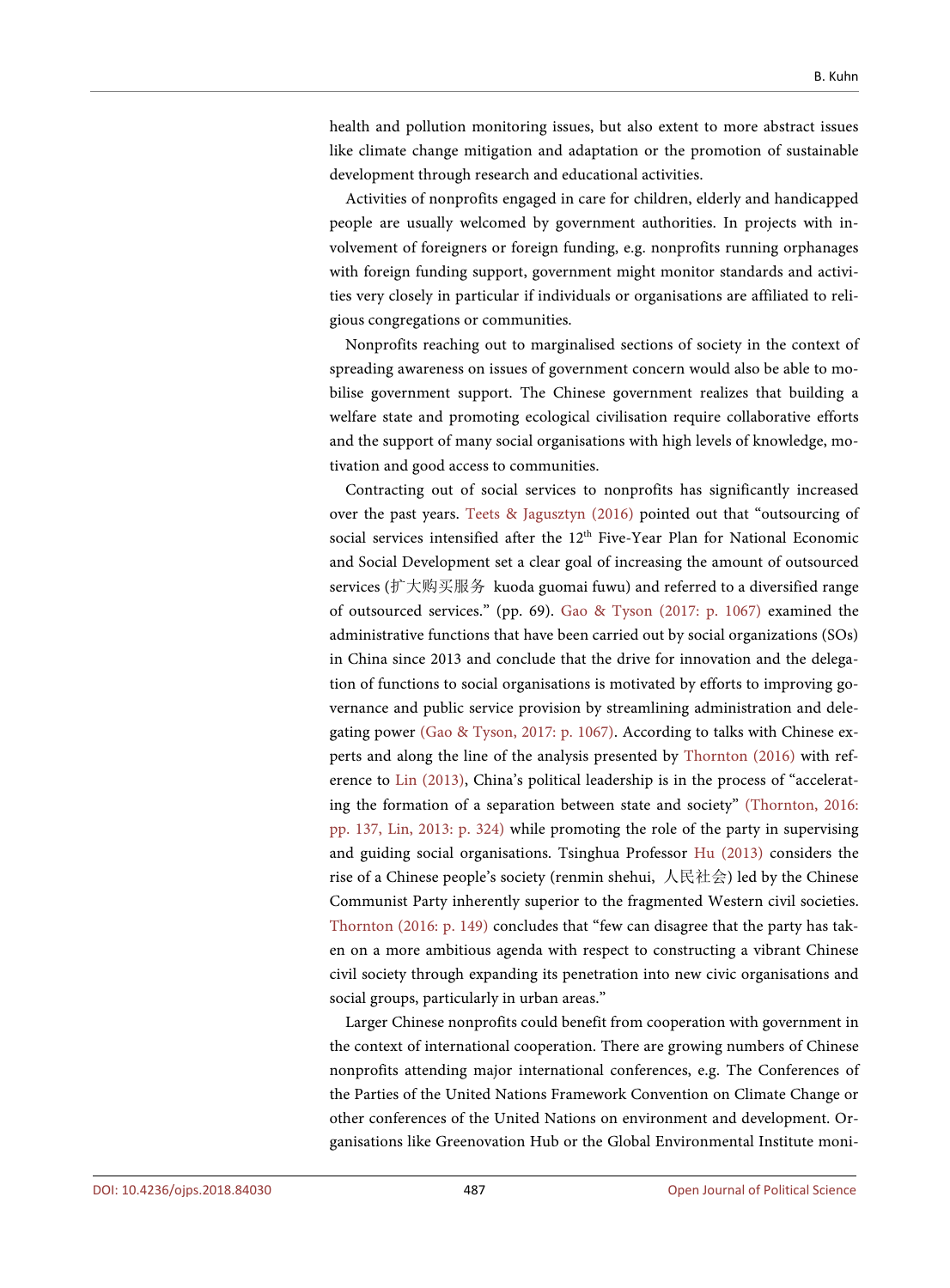tor China's outbound investment with regard to environmental standards and China's commitment to climate change mitigation. Both organisations would classify as middle-sized independent nonprofits in China. They engage in policy dialogue with government authorities and international organisations but receive large portions of their funds from abroad.

What about the opportunities and constraints for international organisations in China? Following a period of serious concerns in the context of the new law for the management of overseas NGOs, many of the major international NGOs managed to get their registration passed within one year and currently continue or even expand their activities in China. Some of them temporarily reduced their activities in the time around the registration procedure took place. For example, the German political foundations mentioned in talks that they had to reduce their activities for a while in the context of settling the registration problem even though they were already affiliated to renowned Chinese partner organisations.

The following section will comment on how international nonprofits (INGOs) developed their portfolio of activities in China, deal with new policies, laws and regulations and how they see their future in China in the light of the present changes and debates on shrinking spaces.

### **4.2. Comments on the Activities and Prospects of INGO Is China**

#### **4.2.1. World Wide Fund for Nature, WWF China**

WWF, one of the largest environmental nonprofits, has been active in China since 1980, first from Switzerland and HongKong and from 1995/1996 with an office in Beijing. It was the first international conservation organisation invited to work in China. WWF China operates a website with detailed records of its activities and accomplishments. It refers to the long lasting cooperation between WWF and China's Ministry of Forestry and the joint development of a management plan for the species which was adopted by China's State Council in 1992. WWF was also active in providing training for China's wildlife conservationists. Over the years, WWF extended its activities and number of staff in China. Today, WWF works with many partners in conservation work and in promoting sustainable business practices. WWF was involved in launching China's pioneering low carbon demonstration cities, Baoding and Shanghai. WWF is engaged in raising awareness about conservation and sustainability issues and seeks to encourage the public and the private sector to take action through activities such as the 20 Ways to 20 percent energy saving initiative and Earth Hour, the world's largest climate change action campaign.

Today WWF has more than 130 staff, growing from 120 in 2010. Today there are no foreigners working directly at WWF China. In an interview, WWF stressed that it would continue its activities in full swing after the new law on management of foreign NGOs came into effect. The process of registration was strictly followed and required substantial efforts. Key partner of WWF is the Ministry of Forestry but today WWF also has today has to also liaison with the Ministry of Public Security. Reporting procedures would be slightly different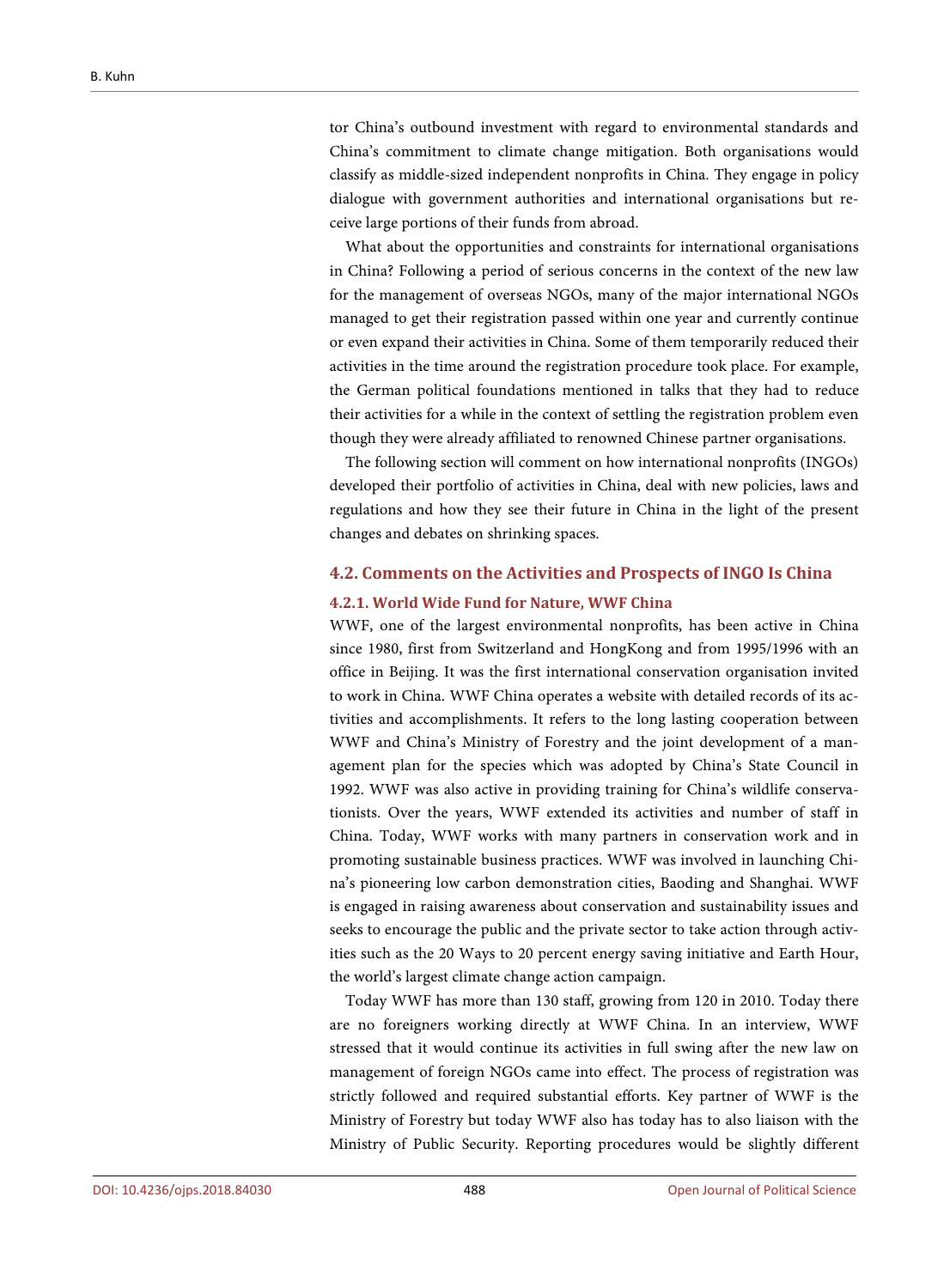and make some extra efforts necessary. WWF has to submit a work plan and present confirmation letters of partners. Memorandi of Understandings have to be signed with local governments. The creation of the new Ministry of Environment and Ecology is generally welcomed by WWF but would possibly create some administrative work to establish cooperation. WWF China does not receive funding from the Chinese government but mainly from its international network. The organisation is looking into opportunities of tapping potential financial resources in China and considers establishing a foundation under Chinese law. In sum, WWF China sees many opportunities to further expanding its work in China even though administrative charges are considered to be rather heavy.

#### **4.2.2. Save the Children**

Save the Children has been working in mainland China since the early 1980s. Its China website stresses collaboration with local communities, government and a variety of partners, including corporations and foundations, to ensure that all children, regardless of their background or abilities, receive quality services in China. SCF programmes works across five thematic sectors: child protection, child rights governance, education, health, and humanitarian response.

Save the Children emphasised its good cooperation with government at different levels. Government would appreciate the expertise of SCF and recognise its own limited capacities to reaching out to vulnerable children, in particular in poor provinces. In some provinces, e.g. Guizhou, there are only very few nonprofits working with children.

Scandals of abuse of children in kindergardens and alternative care institutions were reported in the press and made the Chinese public concerned and sensitive about child protection issues. The government has become more alert on the subject and extends cooperation to organisations with good reputation.

SCF did not have to interrupt its activities in China in the context of the new legislation on the management on foreign NGOs and got its new registration. Approval procedures were a bit cumbersome and SCF would have to cope with new reporting guidelines. The number of foreigners working for SCF in China would be more limited than before.

SCF emphasised the significant potential for fundraising in China, in particular in Beijing and Shanghai. SCF would look into opportunities to establishing a domestic foundation to strengthening its Chinese identity and to extending its fundraising activities in mainland China.

#### **4.2.3. The Asia Foundation**

The Asia Foundation (TAF) engages in policy dialogue and programme work on China's involvement and investment in Asia and at global scale but also addresses domestic issues. Civil society capacity building is one of the priority areas of TAF. It produced a manual for Chinese NGOs operating in Nepal in the field of humanitarian aid. Its support to local organisations extends to different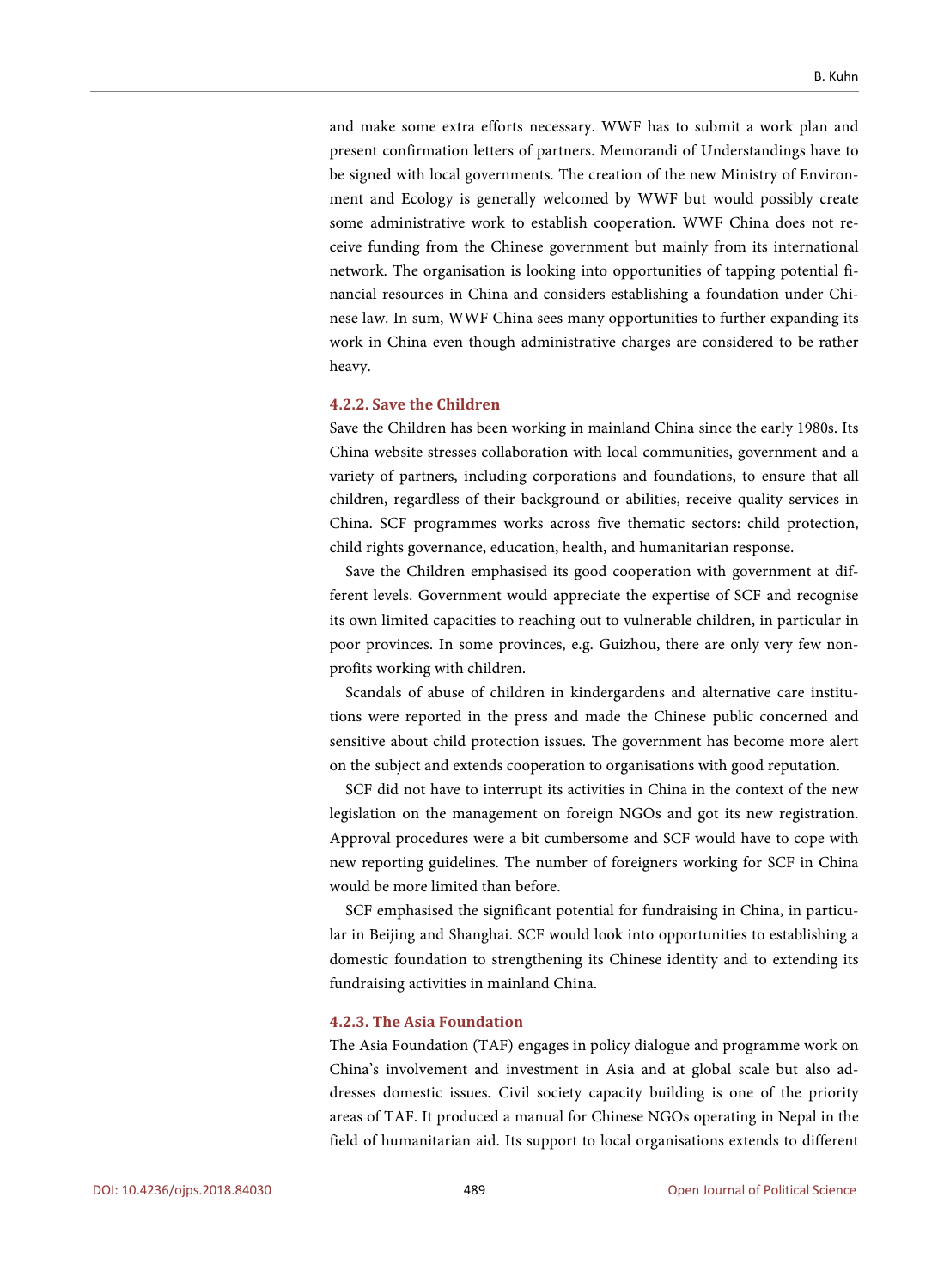fields, including domestic violence and child welfare. Like many international nonprofits, TAF is affiliated to the Chinese Friendship Society. TAF got its registration under the new law on 30 June 2017.

The organisations see new opportunities in the field of monitoring China's engagement in regional and global structures and activities, such as Asia Investment and Infrastructure Bank, BRICS Bank and One Belt one Road Initiative (OBOR).

# **5. Conclusions: The China Case in the Context of Global Discourses**

This paper underscored the academic as well as social and practical significance of civil society and the work of nonprofits in China. Discourses that merely focus on restrictions for civil society, such as the "closed space" or "shrinking space" discourses, tend to overshadow the high degree of prevalence and relevance of civil society activities in China. Nonetheless, such discourses have certainly their merits in the context of policies and legislation that curtail the freedoms of certain civil society organisations, including those working on civil and political rights issues.

In the context of the dynamic and diverse private sector in China, the growing number of wealthy individuals and families and the enactment of the Charity Law in 2016 that provides new fundraising opportunities for nonprofits, it would be inappropriate to put China in the category of other authoritarian states that curtail the freedom of civil society in drastic ways. Unlike Russia where the number of nonprofits has not grown over the past years, the Chinese nonprofit sector still experiences growth in terms of number, capacities and outreach of organisations. Many nonprofits in China are run by passionate leaders exhibiting features typical to civil society organisations, such as charismatic leadership, public benefit orientation, support by volunteers, nonprofit status and a significant autonomy in agenda setting.

The Chinese government extends growing support to nonprofits that work on issues such as pollution monitoring, environmental and health education, child protection, support to disabled persons and elderly care. [Fisher et al. \(2018: p.](#page-25-17)  [66\)](#page-25-17) conclude in their case study on disability employment in China that "this decade has seen an increasing number of non-governmental actors such as NGOs, social entrepreneurs, digital start-ups, and e-commerce entrepreneurs by and for disabled people facilitating the expansion of disability employment.

While government administration steps up support for nonprofits and tends to recede from direct implementation of the growing number of social welfare activities and gives way to stronger involvement of nonprofits, the Chinese Communist Party (CCP) has expanded its supervision, control but also interaction with the still bourgeoning nonprofit sector.

Chinese nonprofits mobilise growing funding support from the corporate sector. Furthermore, major online charity platforms, e.g. Tencent Charity, and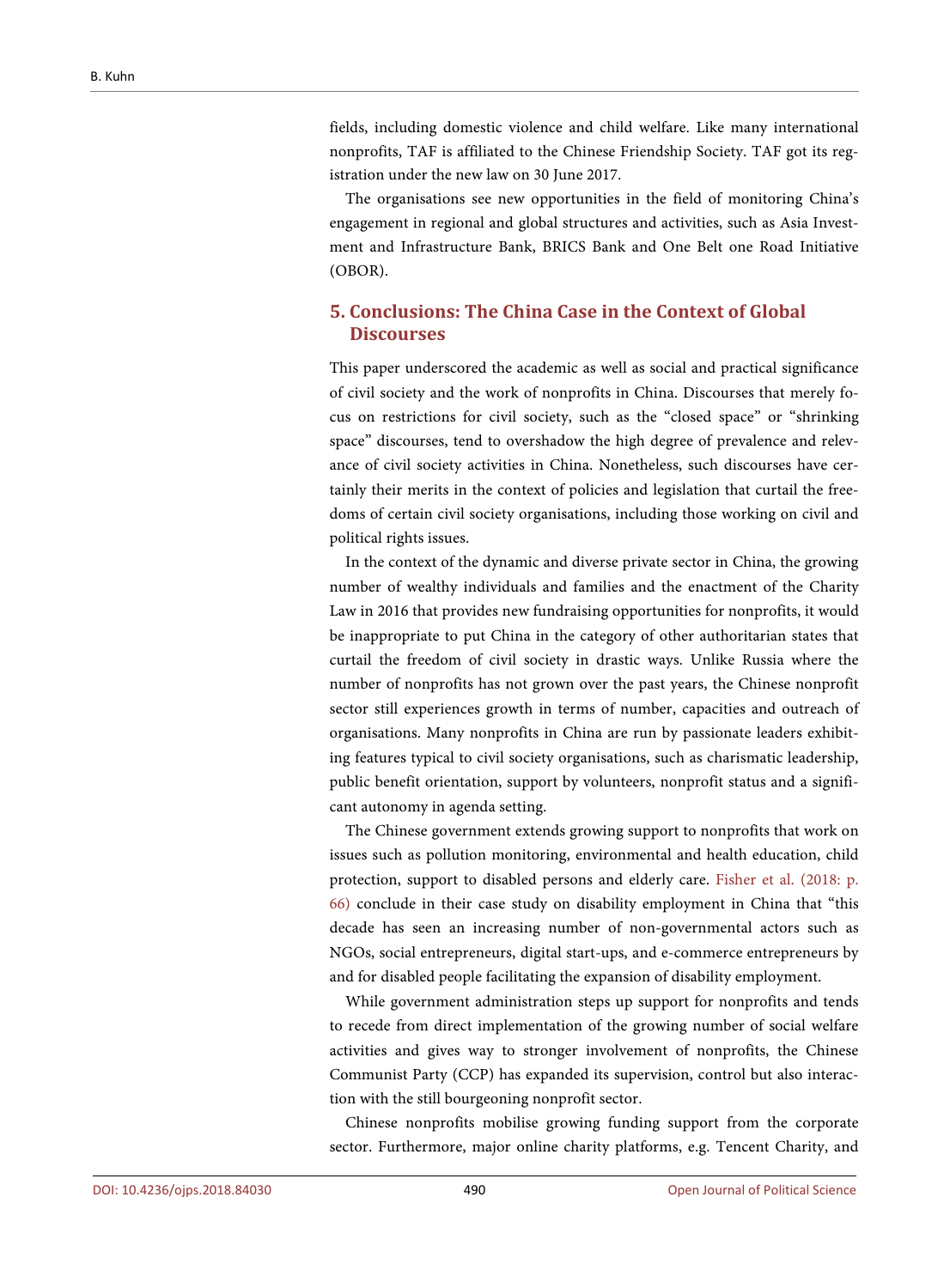innovative fund raising features are indications that sign bode well for the further growth of the sector. We also see an emerging engagement of Chinese NGOs in the provision of humanitarian aid to people affected by disasters in other countries.

After a period of heightened concern of international NGOs in the context of new legislation, more pragmatic attitudes are setting in as most of the larger international NGOs managed to register under the new law on the Administration of Overseas NGOs. Many nonprofits in China, including some international NGOs, see their scope of action and influence expanded rather than shrunk, in particular in the context of China's ambitions for sustainable economic and social development and its fight against rural poverty, air and water pollution. The Chinese Government is contracting out more services to NGOs but also tightens political supervision and rewards affiliations to the Chinese Communist Party (CCP).

#### **Funding**

The publication of this paper has been financially supported by the Open Access Publication Fund of Freie Universität Berlin.

#### **Conflicts of Interest**

The authors declare no conflicts of interest regarding the publication of this paper.

#### **References**

<span id="page-24-6"></span>Alscher, M., & Priller, E. (2017). The Changing Social Fabric. In Maecenata Institut für Philanthropie und Zivilgesellschaft (Ed.), The Space for Civil Society: Shrinking? Growing? Changing (pp. 11-15)? Berlin.

<http://nbn-resolving.de/urn:nbn:de:0168-ssoar-54028-9>

- <span id="page-24-0"></span>Anheier, H., Glasius, M., & Kaldor, M. (2001). Global Civil Society 2001. New York: Oxford.
- <span id="page-24-7"></span>Appe, S., & Pallas, C. L. (2018). Aid Reduction and Local Civil Society; Causes, Comparisons and Consequences. *Voluntas: International Journal of Voluntary and Nonprofit* Organizations, 29, 245-255. <https://doi.org/10.1007/s11266-017-9846-0>
- <span id="page-24-8"></span>Ashwin, K., & Stratford, T. (2016). China Implements New Charity Law. Global Policy Watch.
- <span id="page-24-4"></span>Bertelsmann Transformation Index (2018). China Country Report. <https://www.bti-project.org/en/reports/country-reports/detail/itc/CHN/>

<span id="page-24-5"></span>Bertelsmann Transformation Index (2018)[. https://www.bti-project.org](https://www.bti-project.org/)

- <span id="page-24-9"></span>Brook, T. (1997). Auto-Organization in Chinese Society. In T. Brook, & B. M. Frolic (Eds.), Civil Society in China (pp. 19-45). New York, London: M.E. Sharpe.
- <span id="page-24-3"></span>Carothers, T., & Brechenmacher, S. (2014). Closing Space. Democracy and Human Rights Support under Fire. Carnegie Endowment for International Peace.
- <span id="page-24-1"></span>China Development Brief (2015). A Simple Guide to the Overseas NGO Law. Beijing: China Development Brief.

<span id="page-24-2"></span>China File (2017). The China NGO Project. Fact Sheet on China's Foreign NGO Law.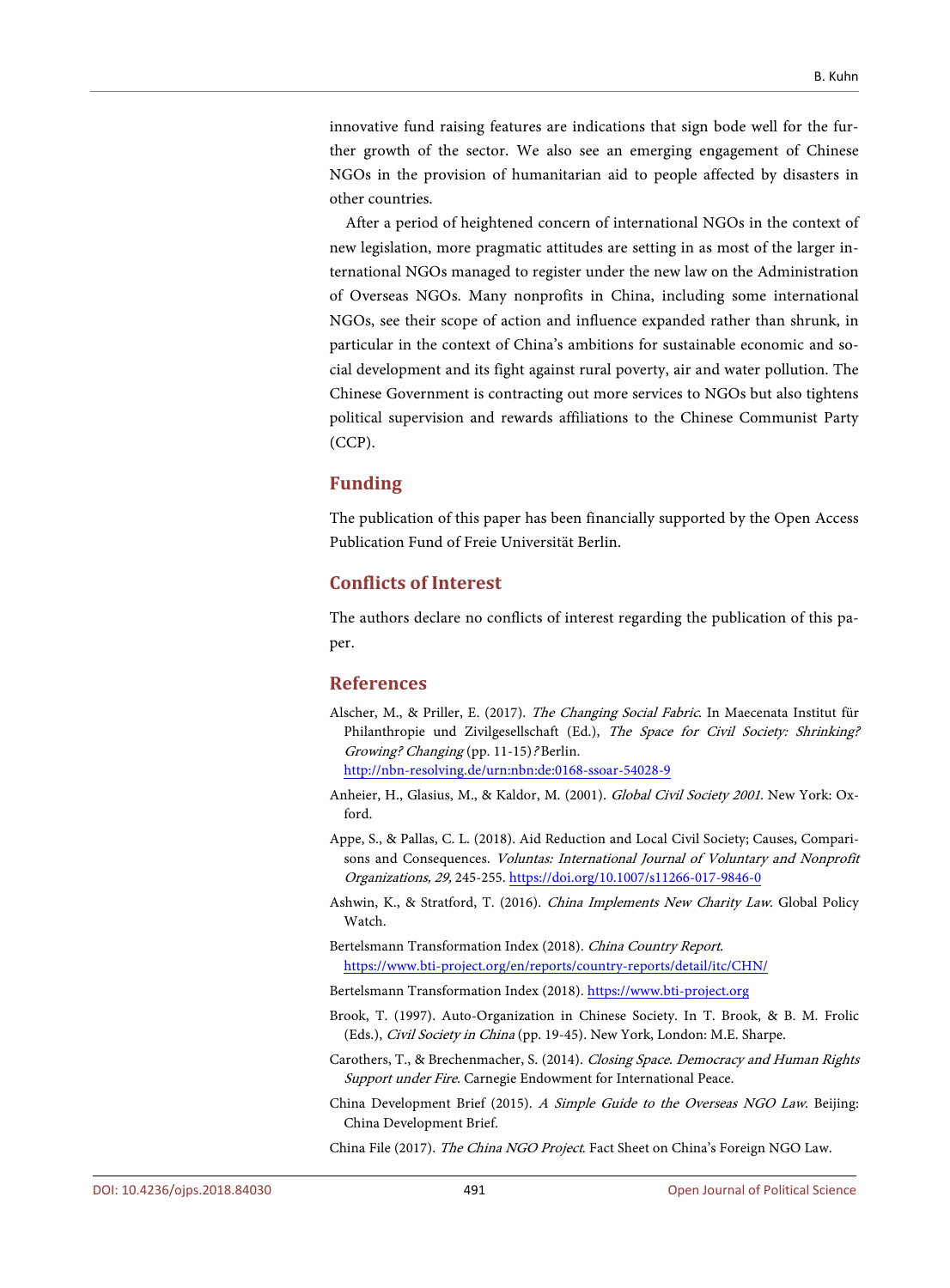<http://www.chinafile.com/ngo/latest/fact-sheet-chinas-foreign-ngo-law>

- CIVICUS (2017a). Civil Society Monitor. <https://monitor.civicus.org/>
- <span id="page-25-12"></span><span id="page-25-0"></span>CIVICUS (2017b). Monitor. Tracking Civic Space. <https://monitor.civicus.org/country/china/>

Council on Foundations (2017). China.<https://www.cof.org/content/china>

- <span id="page-25-3"></span>Ding, Y. (2008). Third Sector Governance in China: Structure, Process and Relationships. In S. Hasan, & J. Onyx (Eds.), Comparative Third Sector Governance in Asia. Structure, Process, and Political Economy (pp. 212-213). New York: Springer. [https://doi.org/10.1007/978-0-387-75567-0\\_12](https://doi.org/10.1007/978-0-387-75567-0_12)
- <span id="page-25-11"></span>European Foundation Centre (2017). Announcement of the above Mentioned Symposium on the Changing Space for Civil Society.

<http://www.efc.be/event/the-changing-space-for-civil-society/>

- <span id="page-25-7"></span>European Parliament (2017). Shrinking Space for Civil Society. Brussels: The EU Response.
- <span id="page-25-9"></span>Fioramonti, L. (2012). Methodological Note on the CIVICUS' Civil Society Enabling Environment Index.

[https://www.civicus.org/downloads/Methodological%20note%20on%20the%20CIVIC](https://www.civicus.org/downloads/Methodological%20note%20on%20the%20CIVICUS%20Civil%20Society%20Enabling%20Environment%20Index.pdf) [US%20Civil%20Society%20Enabling%20Environment%20Index.pdf](https://www.civicus.org/downloads/Methodological%20note%20on%20the%20CIVICUS%20Civil%20Society%20Enabling%20Environment%20Index.pdf)

- <span id="page-25-17"></span>Fisher, K., Yu, H., Li, B., & Goggin, G. (2018). Disability Employment in China: Empowerment through Digital Solutions. Berlin: Mercator Institute for China Studies.
- <span id="page-25-10"></span>Freedom House (2018). Freedom in the World[. https://freedomhouse.org](https://freedomhouse.org/) <https://freedomhouse.org/report/freedom-world/2018/china>
- <span id="page-25-6"></span>Frolic, B. M. (1997). State-Led Civil Society. In T. Brook, & B. M. Frolic (Eds.), Civil Society in China. New York, NY, London: M.E. Sharpe.
- Frolic, B. M. (1997). State-Led Civil Society. In T. Brook, & B. M. Frolic (Eds.), Civil Society in China (pp. 46-67).
- <span id="page-25-15"></span>Fu, K.-W. (2018). Between Censorship and Commerce. A Perspective on Social Media in China. Berlin: Mercator Institute for China Studies.
- <span id="page-25-1"></span>Gao, B., & Xia, X. (2016). The Emergence of an Autonomous Social Sector in China. In H. Reza, & J. Hsu (Eds.), NGO Governance and Management in China (pp. 29-44). London & New York, NY: Routledge.
- <span id="page-25-16"></span>Gao, H., & Tyson, A. (2017). Administrative Reform and the Transfer of Authority to Social Organizations in China. The China Quarterly, 232, 1050-1069.
- <span id="page-25-4"></span>Gasemyr, H.-J. (2018). Welfare and Service-Provision for the New Era: Do Chinese People Welcome Non-State Actors?
- <span id="page-25-8"></span>GIGA (2017). Shrinking Spaces for NGOs. How to Deal with the Rise of Authoritarian Practices?

[https://www.giga-hamburg.de/de/event/shrinking-spaces-for-ngos-how-to-deal-with-t](https://www.giga-hamburg.de/de/event/shrinking-spaces-for-ngos-how-to-deal-with-the-rise-of-authoritarian-practices) [he-rise-of-authoritarian-practices](https://www.giga-hamburg.de/de/event/shrinking-spaces-for-ngos-how-to-deal-with-the-rise-of-authoritarian-practices)

- <span id="page-25-14"></span>Gitter, D. (2016). Why China Both Loves and Fears the Rule of Law. <https://thediplomat.com/2016/06/why-china-both-loves-and-fears-the-rule-of-law/>
- <span id="page-25-2"></span>Gransow, B. (2004). NGOs in Chinas Armutsbekämpfung-Globalisierung von innen? Peripherie, 96, 428-457.
- <span id="page-25-5"></span>Heilmann, S., & Stepan, M. (2016). China's Core Executive. Leadership Styles, Structures and Processes under Xi Jinping. Berlin: Mercator Institute for China Studies.
- <span id="page-25-13"></span>Hildebrandt, T. (2016). From NGO to Enterprise: The Political Economy of Activist Adaptation in China. In R. Hasmath, & J. Y. J. Hsu (Eds.), NGO Governance and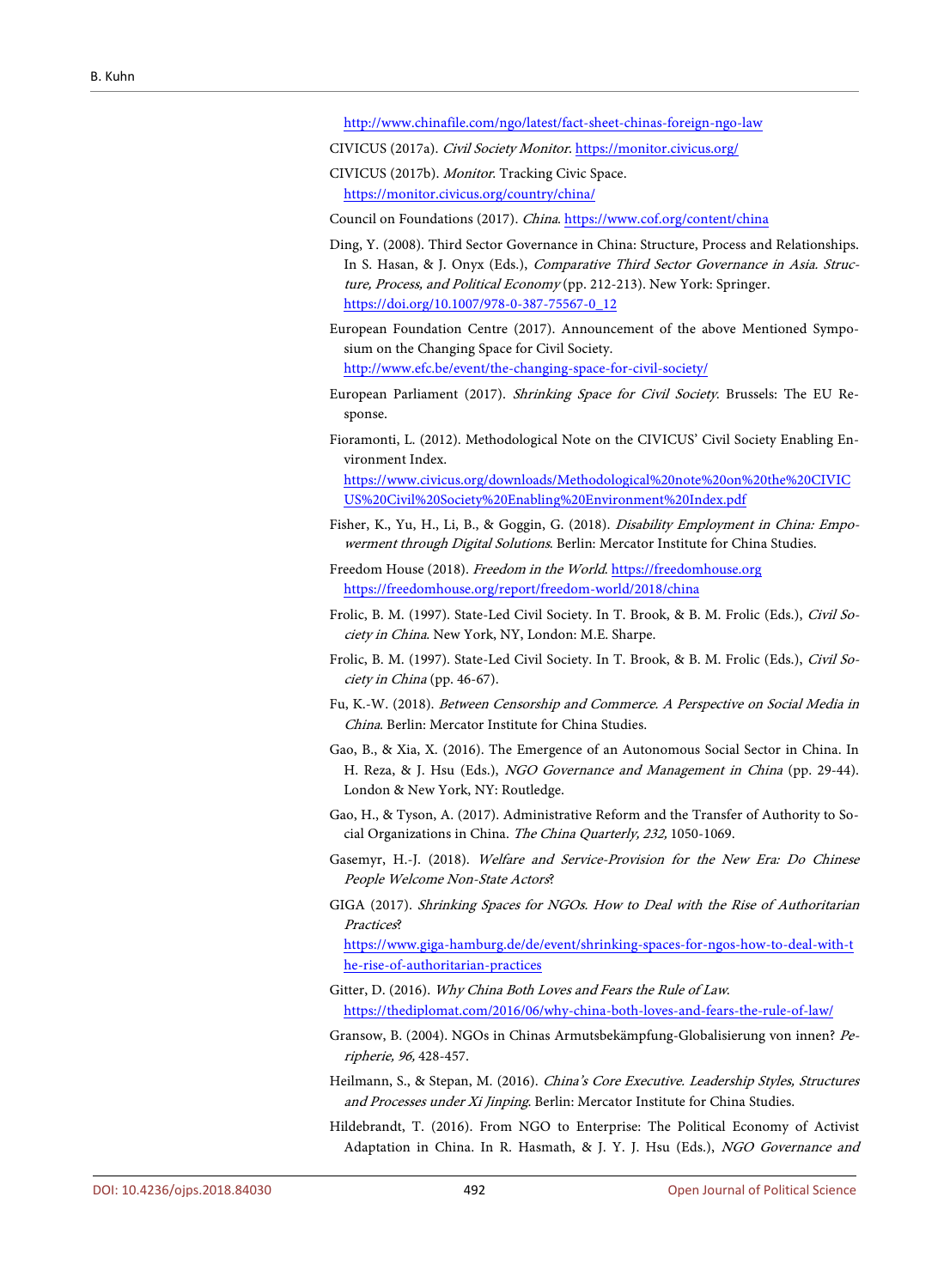Management in China (pp. 121-137). London & New York, NY: Routledge.

- <span id="page-26-0"></span>Hildermeier, M., Kocka, K., & Conrad, C. (2000). Europäische Zivilgesellschaft in Ost und West. Begriff, Geschichte, Chancen, Frankfurt a. M.
- <span id="page-26-17"></span>Hu, A. (2013). Renmin Shehui Weihe Youyu Gongmin Shehui? Why People's Society Is Superior to Civil Society. Renmin Ribao Haiwai Ban.
- <span id="page-26-3"></span>Huang, S. (2013). Building China's Nascent Civil Society: The Roles of Nongovernmental Organizations. American Anthropologist, 115, 499-501. <https://doi.org/10.1111/aman.12032>
- <span id="page-26-12"></span>Hummel, S., & Kreutzer, P. (2017). The Changing Space for Civil Society: Symposium on 17 October in Berlin[. http://nbnresolving.de/urn:nbn:de:0168-ssoar-55079-0](http://nbnresolving.de/urn:nbn:de:0168-ssoar-55079-0)
- <span id="page-26-6"></span>Jia, X. (2018). Legitimacy and Space: An Evaluation on China's Overseas NGO Law, Presentation at ISTR World Conference. Amsterdam.
- <span id="page-26-10"></span>Kennedy, M., & Phillips, T. (2017). Cambridge University Press Backs down over China Censorships.

[https://www.theguardian.com/education/2017/aug/21/cambridge-university-press-to-b](https://www.theguardian.com/education/2017/aug/21/cambridge-university-press-to-back-down-over-china-censorship) [ack-down-over-china-censorship](https://www.theguardian.com/education/2017/aug/21/cambridge-university-press-to-back-down-over-china-censorship)

- <span id="page-26-1"></span>Kuhn, B. (2005/2009). Development Politics between Market and State. Potentials and Limitations of Civil Society Organisations. Frankfurt, New York, NY: Campus Publishers.
- Kuhn, B. (2005/2009). Development Politics between Market and State. Potentials and Limitations of Civil Society Organisations. Frankfurt, New York (2005), Beijing (2009).
- <span id="page-26-9"></span>Kuhn, B. (2011). Use and Appreciation of BTI and FHI. Journal of Political Science, 21, 577-602.
- <span id="page-26-15"></span>Lang, B. (2018). Shrinking Civic Space: How It Plays out in Asia and How We Should Deal with It. Comments provides at GIGA Talk and Lectures. Berlin.
- <span id="page-26-5"></span>Levy, K. (2018). Boon or Bane? The Impact of Two Recent Laws on Civic Organisations and Their Work in the P.R. China.
- <span id="page-26-16"></span>Lin, R. (2013). Securities and Future of China (pp. 324-325).
- Ma, S.-Y. (1994). The Chinese Discourse on Civil Society. China Quarterly, No. 137, 180-193. <https://doi.org/10.1017/S030574100003410X>
- <span id="page-26-14"></span>Ministry of Civil Affairs (2018). Statistics of Social Services in the Second Quarter of 2018. <http://www.mca.gov.cn/article/sj/tjjb/sjsj/2018/20180608021510.html>
- <span id="page-26-13"></span>Saich, T. (2018). Answers to Interview Questions by the China NGO Project under the Heading "Chinese Civil Society in 2018 What's Ahead"? Discussion at Asia Society in New York, 29 January 2018 Hosted by ChinaFile and the National Committee on U.S.-China Relations.
- <span id="page-26-2"></span>Salomon, L., Anheier, H., List, R., Toepler, S., & Sokolowski (1999). Global Civil Society. Dimensions of the Nonprofit Sector. Baltimore, MD: Johns Hopkins Center for Civil Society Studies.
- <span id="page-26-4"></span>Shen, Y. (2018). The Effect of Government Funding on NGOs's Additional Resource-Raising Activities . Presentation at ISTR World Conference. Amsterdam.
- <span id="page-26-7"></span>Sidel, M. (2018). More Third Sector, Less Civil Society. Presentation at ISTR World Conference. Amsterdam.
- <span id="page-26-8"></span>Simon, K. (2013). Civil Society in China. The Legal Framework from Ancient Times to the "New Reform Era". Oxford: Oxford University Press. <https://doi.org/10.1093/acprof:oso/9780199765898.001.0001>
- <span id="page-26-11"></span>Strachwitz, R. (2017). Shrinking or Changing? In Maecenata Institut für Philanthropie